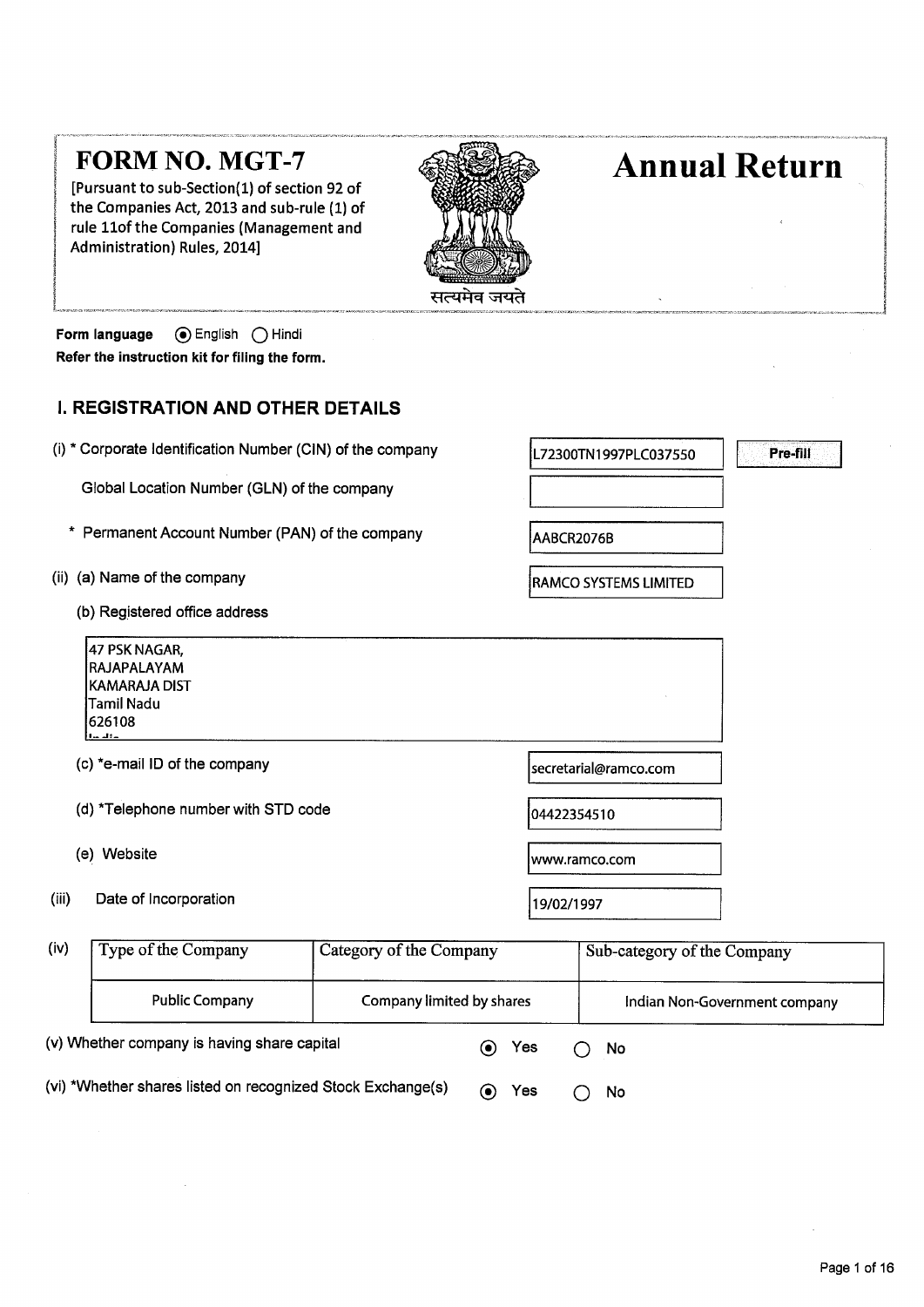### (a) Details of stock exchanges where shares are listed

| S. No. | <b>Stock Exchange Name</b>               | Code  |
|--------|------------------------------------------|-------|
|        | <b>BSE Ltd.,</b>                         |       |
|        | National Stock Exchange of India Limited | 1.024 |

## (b) CIN of the Registrar and Transfer Agent

U67120TN1998PLC041613 Pre-fill

I

## Name of the Registrar and Transfer Agent

| CAMEO CORPORATE SERVICES LIMITED                                                              |                        |                                 |               |              |  |  |  |
|-----------------------------------------------------------------------------------------------|------------------------|---------------------------------|---------------|--------------|--|--|--|
| Registered office address of the Registrar and Transfer Agents                                |                        |                                 |               |              |  |  |  |
| No.1 CLUB HOUSE ROAD                                                                          | "SUBRAMANIAN BUILDING" |                                 |               |              |  |  |  |
| (vii) *Financial year From date  01/04/2017                                                   |                        | (DD/MM/YYYY)<br>To date         | 31/03/2018    | (DD/MM/YYYY) |  |  |  |
| (viii) *Whether Annual general meeting (AGM) held                                             |                        | Yes<br>$\left( \bullet \right)$ | No            |              |  |  |  |
| (a) If yes, date of AGM                                                                       | 103/08/2018            |                                 |               |              |  |  |  |
| (b) Due date of AGM                                                                           | 30/09/2018             |                                 |               |              |  |  |  |
| (c) Whether any extension for AGM granted<br>II. PRINCIPAL BUSINESS ACTIVITIES OF THE COMPANY |                        | Yes                             | No<br>$\odot$ |              |  |  |  |

\*Number of business activities  $\vert_1$ 

| S.No | Main<br>Activity<br>group code | Description of Main Activity group Business | <b>Activity</b><br>Code | Description of Business Activity                            | 1% of turnover<br>lof the<br>company |
|------|--------------------------------|---------------------------------------------|-------------------------|-------------------------------------------------------------|--------------------------------------|
|      |                                | Information and communication               | 1.16                    | Computer programming, consultancy and<br>related activities | 100                                  |

## **III. PARTICULARS OF HOLDING, SUBSIDIARY AND ASSOCIATE COMPANIES (INCLUDING JOINT VENTURES)**

\*No. of Companies for which information is to be given  $\boxed{14}$  Pre-fill All

| S.No | Name of the company          | CIN/FCRN | Holding/ Subsidiary/Associate/<br>Joint Venture | % of shares held |
|------|------------------------------|----------|-------------------------------------------------|------------------|
|      | Ramco Systems Corporation U  |          | Subsidiary                                      | 98               |
|      | Ramco Systems Limited Switze |          | Subsidiary                                      | 100              |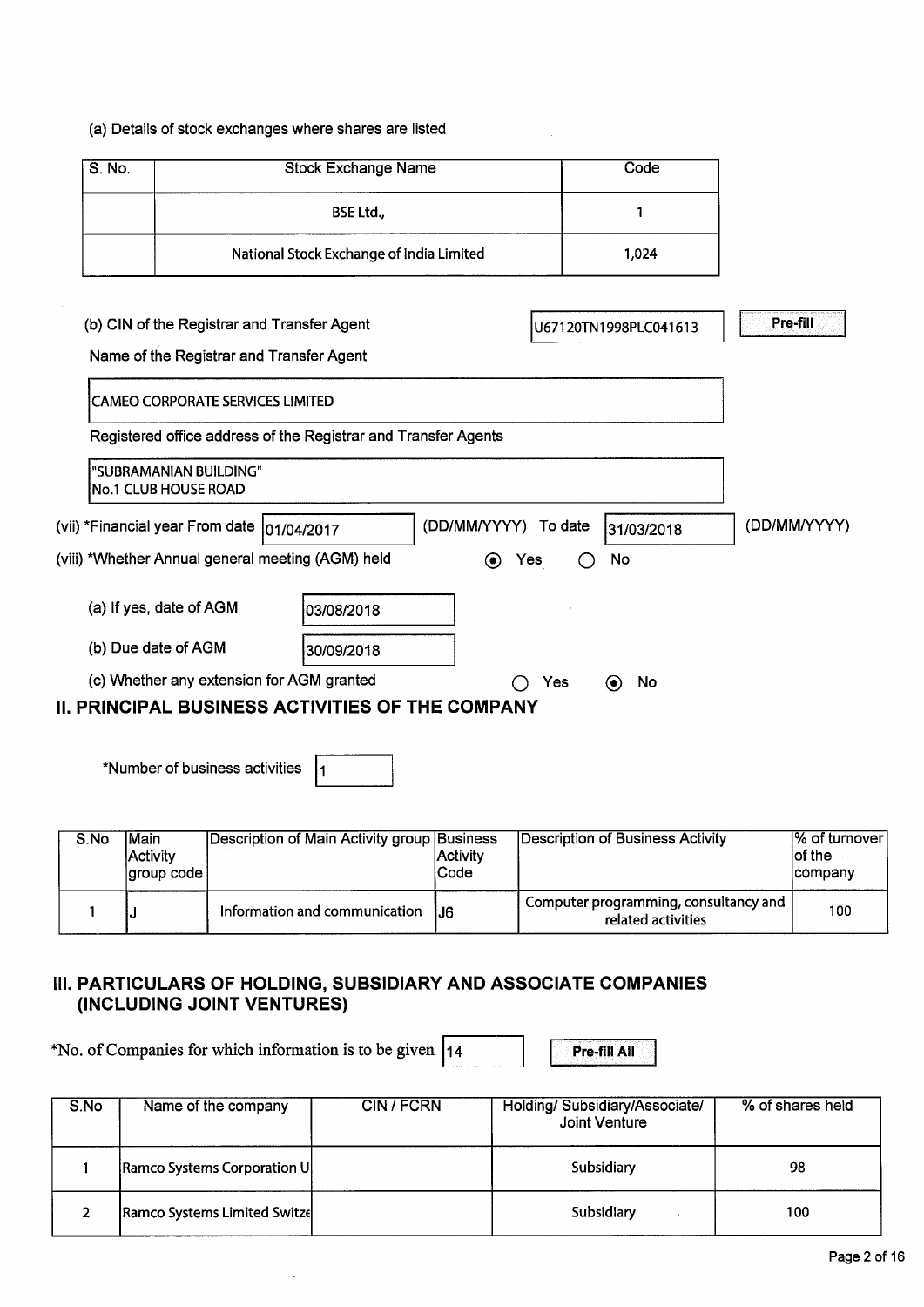| 3                       | Ramco Systems Pte. Limited Si    |               | Subsidiary | 100 |
|-------------------------|----------------------------------|---------------|------------|-----|
| $\overline{\mathbf{4}}$ | Ramco Systems Sdn. Bhd. Mala     |               | Subsidiary | 100 |
| 5                       | RSL Enterprise Solutions (Pty) I |               | Subsidiary | 100 |
| $\boldsymbol{6}$        | Ramco Systems Canada Inc. Ca     |               | Subsidiary | 98  |
| $\overline{7}$          | Ramco Systems FZ-LLC. Dubai      | $\mathcal{L}$ | Subsidiary | 100 |
| 8                       | RSL Software Company Ltd. Su     |               | Subsidiary | 100 |
| 9                       | Ramco Systems Australia Pty L    |               | Subsidiary | 100 |
| 10 <sub>1</sub>         | Ramco System Inc, Philippines    |               | Subsidiary | 100 |
| 11                      | Ramco Systems (Shangai) Co. I    |               | Subsidiary | 100 |
| 12 <sub>2</sub>         | PT Ramco Systems Indonesia       |               | Subsidiary | 100 |
| 13                      | Ramco System Vietnam Comp.       |               | Subsidiary | 100 |
| 14                      | Cityworks (Pty) Limited (earlier |               | Associate  | 30  |

# **IV. SHARE CAPITAL, DEBENTURES AND OTHER SECURITIES OF THE COMPANY**

# (i) \*SHARE CAPITAL

(a) Equity share capital

| <b>Particulars</b>                           | <b>Authorised</b><br><b>Capital</b> | <b>ISSUED</b><br>Gaplia | Subscribed<br><b>Capital</b> | <b>Paid up capital</b> |
|----------------------------------------------|-------------------------------------|-------------------------|------------------------------|------------------------|
| Total number of equity shares                | 50,000,000                          | 30,888,361              | 30,888,361                   | 30,539,183             |
| Total amount of equity shares (in<br>(Rupees | 500,000,000                         | 308,883,610             | 308,883,610                  | 305,391,830            |

Number of classes

 $\vert$ 1

| <b>Class of Shares</b>                    | <b>Authorised</b>     | <b>ISSUED</b> | Subscribed. |                 |  |
|-------------------------------------------|-----------------------|---------------|-------------|-----------------|--|
| EQUITY                                    | $\ $ (ea) $\ $ a $\ $ | capital.      | capital     | Paid up capital |  |
| Number of equity shares                   | 50,000,000            | 30,888,361    | 30,888,361  | 30,539,183      |  |
| Nominal value per share (in rupees)       | 10                    | 10            | 10          | 10              |  |
| Total amount of equity shares (in rupees) | 500,000,000           | 308,883,610   | 308,883,610 | 305,391,830     |  |

**(b) Preference share capital**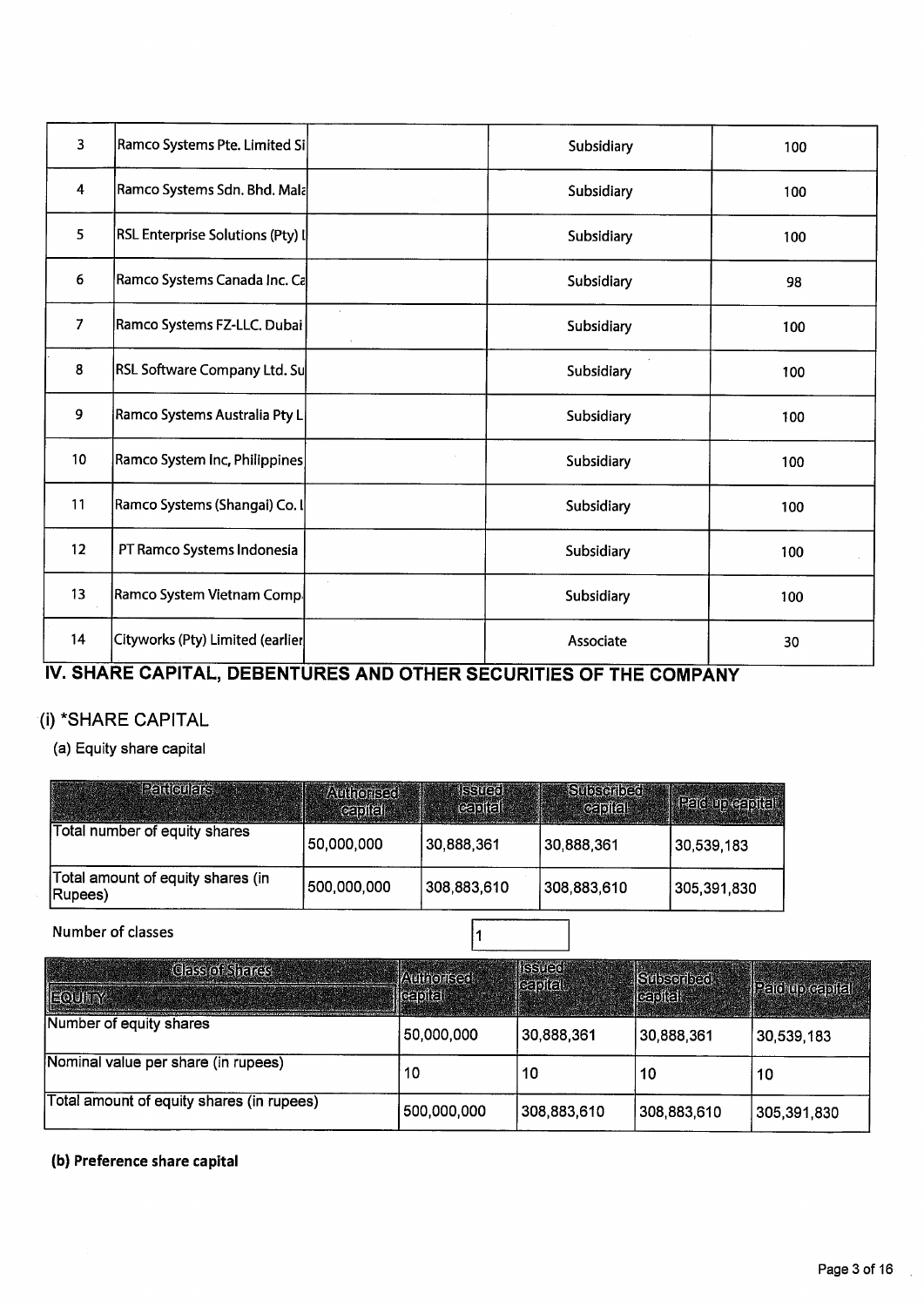| <b>Peniculais</b>                                    | <b>Authorised</b><br>[5] | SS <br>GE[1] | <b>Subscribed</b><br>capital | <b>Participies</b> |
|------------------------------------------------------|--------------------------|--------------|------------------------------|--------------------|
| Total number of preference shares                    |                          |              |                              |                    |
| Total amount of preference shares<br>$ $ (in rupees) |                          |              |                              |                    |

Number of classes

 $\bar{\alpha}$ 

| <b>Class of shares</b>                        | <b>Authorised</b><br>$\epsilon$ [o] $\epsilon$ [ | SSTJG0<br>capter | <b>Subserloge</b><br>[ge] | $ $ $\equiv$ $ $ $\equiv$ $ $ $\equiv$ $ $ $\equiv$ $ $ $\equiv$ $ $ $\equiv$ $ $ $\equiv$ $ $ $\equiv$ $ $ $\equiv$ $ $ $\equiv$ $ $ $\equiv$ $ $ $\equiv$ $ $ $\equiv$ $ $ $\equiv$ $ $ $\equiv$ $ $ $\equiv$ $ $ $\equiv$ $ $ $\equiv$ $ $ $\equiv$ $ $ $\equiv$ $ $ $\equiv$ $ $ $\equiv$ $ $ $\equiv$ $ $ $\equiv$ $ $ |
|-----------------------------------------------|--------------------------------------------------|------------------|---------------------------|-----------------------------------------------------------------------------------------------------------------------------------------------------------------------------------------------------------------------------------------------------------------------------------------------------------------------------|
| Number of preference shares                   |                                                  |                  |                           |                                                                                                                                                                                                                                                                                                                             |
| Nominal value per share (in rupees)           |                                                  |                  |                           |                                                                                                                                                                                                                                                                                                                             |
| Total amount of preference shares (in rupees) |                                                  |                  |                           |                                                                                                                                                                                                                                                                                                                             |

 $\boxed{0}$ 

## (c) Unclassified share capital

| Total amount of unclassified shares |  |
|-------------------------------------|--|

# (d) Break-up of paid-up share capital

| (c) Unclassified share capital                |                            |                          |                         |               |
|-----------------------------------------------|----------------------------|--------------------------|-------------------------|---------------|
| <b>Peniquiars</b>                             | Authorised Capital         |                          |                         |               |
| <b>Total amount of unclassified shares</b>    |                            | $\pmb{0}$                |                         |               |
| (d) Break-up of paid-up share capital         |                            |                          |                         |               |
| GESSONGIERES                                  | <b>Number</b> of<br>Sinnes | Total nominal<br>amount. | Total Paid-up<br>emount | Total premium |
| <b>Equity shares</b>                          |                            |                          |                         |               |
| At the beginning of the year                  | 30,405,339                 | 304,053,390              | 304,053,390             |               |
| <b>Increase during the year</b>               | 133,844                    | 1,338,440                | 1,338,440               | 16,580,346    |
| i. Pubic Issues                               | $\pmb{0}$                  | 0                        | 0                       |               |
| ii. Rights issue                              | 0                          | $\pmb{0}$                | 0                       | lо            |
| iii. Bonus issue                              | 0                          | $\pmb{0}$                | $\pmb{0}$               | lo            |
| iv. Private Placement/ Preferential allotment | $\mathbf 0$                | $\mathbf 0$              | 0                       | I٥            |
| v. ESOPs                                      | 133,844                    | 1,338,440                | 1,338,440               | 16,580,346    |
| vi. Sweat equity shares allotted              | 0                          | 0                        | 0                       |               |
| vii. Conversion of Preference share           | 0                          | $\mathbf 0$              | $\mathbf 0$             | O             |
| viii. Conversion of Debentures                | $\mathbf 0$                | $\mathbf 0$              | 0                       | I٥            |
| ix. GDRs/ADRs                                 | $\mathbf 0$                | $\pmb{0}$                | $\pmb{0}$               | I٥            |
| x. Others, specify<br><b>NIL</b>              | 0                          | 0                        | 0                       |               |
|                                               |                            |                          |                         |               |

 $\hat{\boldsymbol{\beta}}$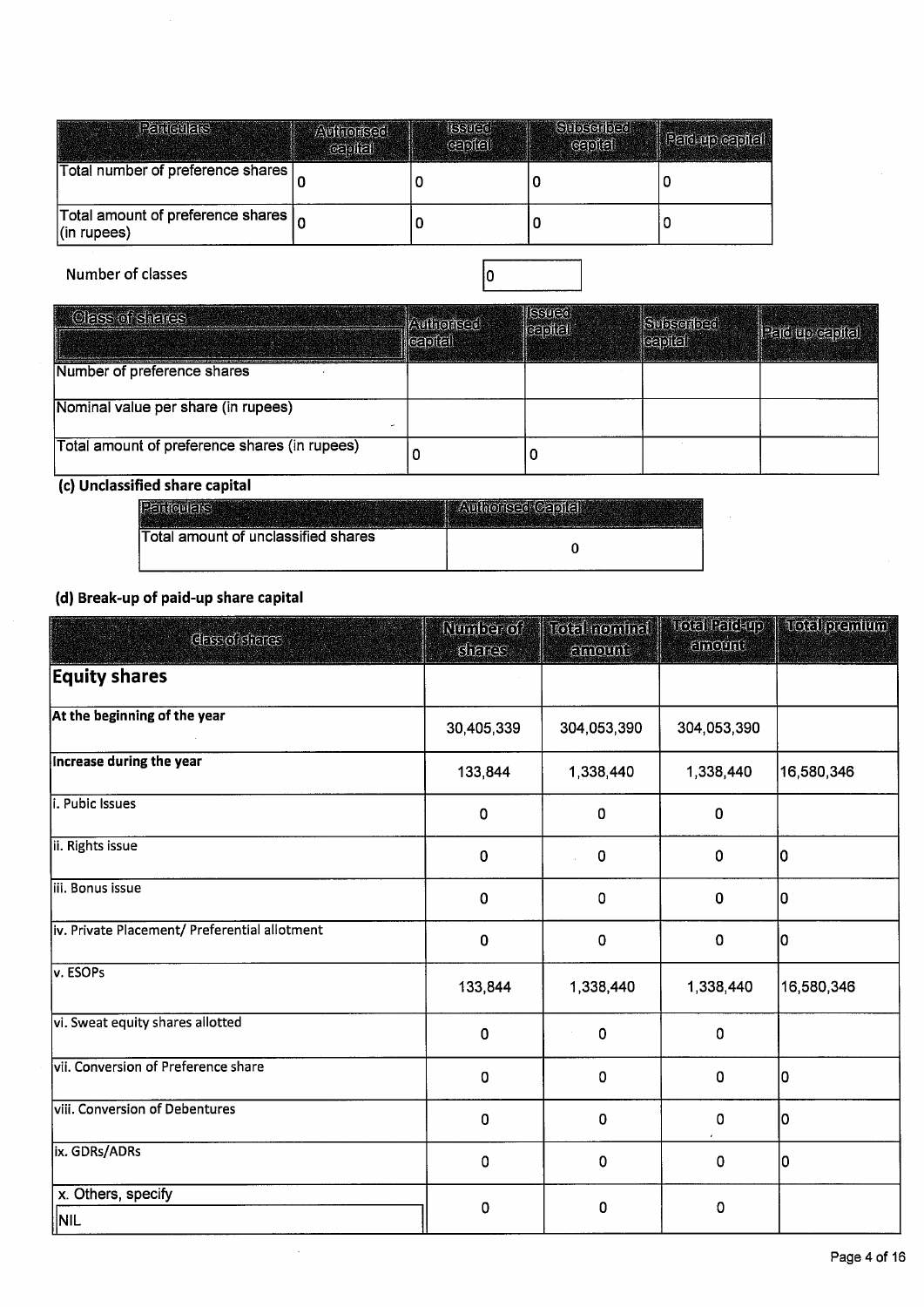| Decrease during the year                                                             | 0                  | $\mathbf 0$ | 0           | 0  |
|--------------------------------------------------------------------------------------|--------------------|-------------|-------------|----|
| i. Buy-back of shares                                                                | 0                  | $\mathbf 0$ | 0           | 10 |
| ii. Shares forfeited                                                                 | 0                  | $\mathbf 0$ | 0           | ١o |
| iii. Reduction of share capital                                                      | $\pmb{0}$          | 0           | $\mathbf 0$ | Iо |
| iv. Others, specify                                                                  | $\pmb{0}$          | $\pmb{0}$   | $\mathbf 0$ |    |
| <b>NIL</b><br>At the end of the year                                                 | 30,539,183         | 305,391,830 | 305,391,830 |    |
| <b>Preference shares</b>                                                             |                    |             |             |    |
| At the beginning of the year                                                         | $\pmb{0}$          | $\pmb{0}$   | $\mathbf 0$ |    |
| <b>Increase during the year</b>                                                      | $\pmb{0}$          | 0           | 0           | ١o |
| i. Issues of shares                                                                  | 0                  | 0           | $\mathbf 0$ | 10 |
| ii. Re-issue of forfeited shares                                                     | 0                  | $\mathbf 0$ | $\mathbf 0$ | 10 |
| iii. Others, specify                                                                 |                    | $\mathbf 0$ |             |    |
| <b>NIL</b>                                                                           | $\pmb{0}$          |             | 0           |    |
| <b>Decrease during the year</b>                                                      | $\pmb{0}$          | $\pmb{0}$   | $\mathbf 0$ | İ0 |
| i. Redemption of shares                                                              | 0                  | 0           | 0           | I٥ |
| ii. Shares forfeited                                                                 | $\pmb{0}$          | $\pmb{0}$   | $\mathbf 0$ | lо |
| iii. Reduction of share capital                                                      | 0                  | 0           | 0           | 10 |
| iv. Others, specify                                                                  |                    |             |             |    |
| <b>NIL</b>                                                                           | 0                  | 0           | $\mathbf 0$ |    |
| At the end of the year                                                               | $\pmb{\mathsf{O}}$ | $\pmb{0}$   | $\mathbf 0$ |    |
| (ii) Details of stock split/consolidation during the year (for each class of shares) |                    |             | I٥          |    |

Class of shares (i) (ii) (iii) (iii) (iiii) Before split / Number of shares Consolidation Face value per share After split / Number of shares Consolidation Face value per share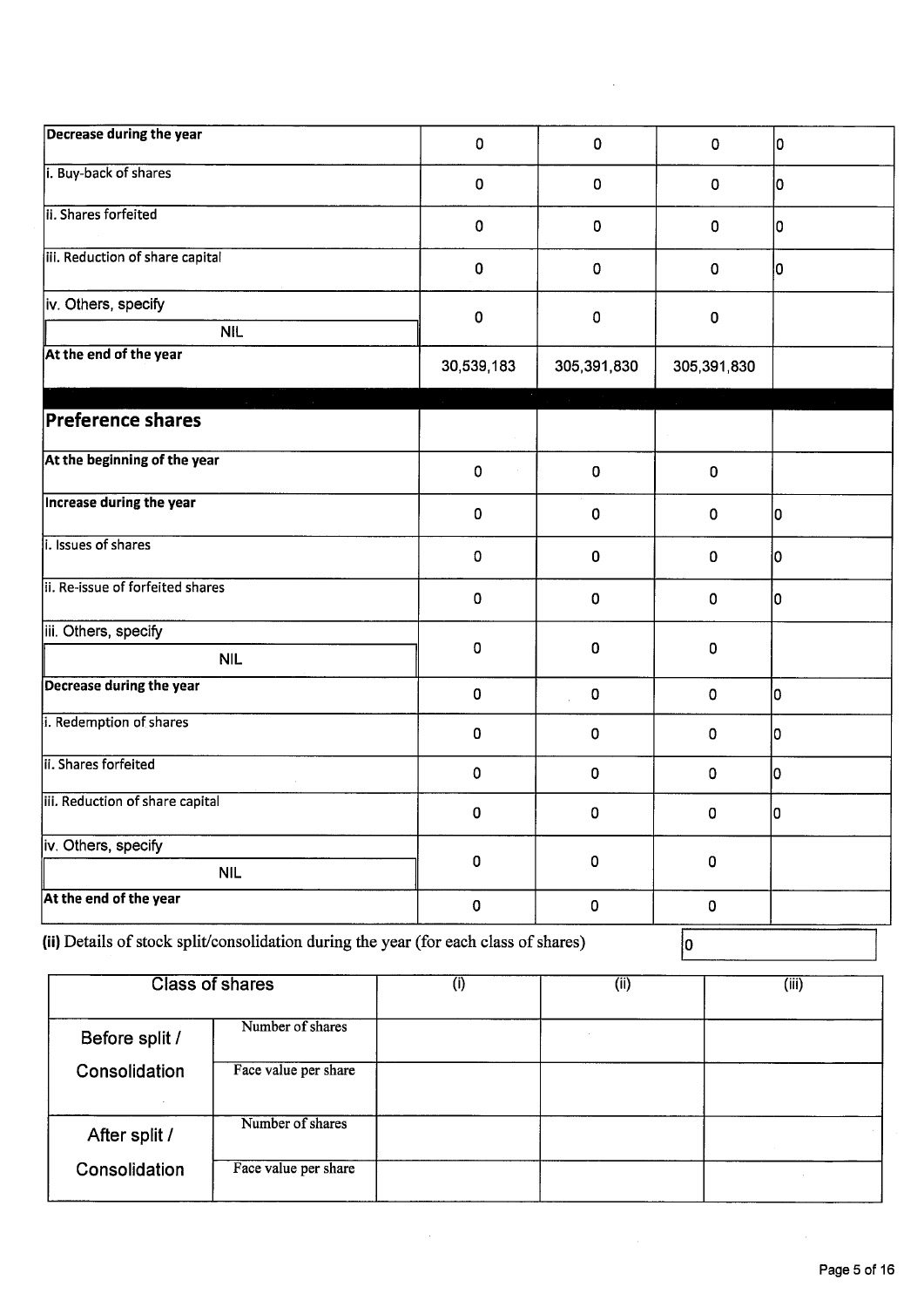# **(iii) Details of shares/Debentures Transfers since closure date of last financial year (or in the case of the first return at any time since the incorporation of the company)** \*

| - Nil                                                                           |                          |
|---------------------------------------------------------------------------------|--------------------------|
| [Details being provided in a CD/Digital Media]<br>$\bigcap$ Yes<br>$\odot$ No   | $\bigcap$ Not Applicable |
|                                                                                 |                          |
| Separate sheet attached for details of transfers<br>Yes<br>No<br>$\odot$<br>( ) |                          |

Note: In case list of transfer exceeds 10, option for submission as <sup>a</sup> separate sheet attachment or submission in <sup>a</sup> CD/Digital Media may be shown.

| Date of the previous annual general meeting<br>04/08/2017                                                            |                                                    |             |                             |  |
|----------------------------------------------------------------------------------------------------------------------|----------------------------------------------------|-------------|-----------------------------|--|
| Date of registration of transfer (Date Month Year)<br>21/03/2018                                                     |                                                    |             |                             |  |
| Type of transfer<br>1 - Equity, 2- Preference Shares, 3 - Debentures, 4 - Stock<br>Equity Shares                     |                                                    |             |                             |  |
| Amount per Share/<br>Number of Shares/ Debentures/<br>5<br>10<br>Debenture/Unit (in Rs.)<br><b>Units Transferred</b> |                                                    |             |                             |  |
| Ledger Folio of Transferor<br>00005381                                                                               |                                                    |             |                             |  |
| <b>Transferor's Name</b>                                                                                             |                                                    |             | K DHATTADRI JOINTLY WITH B. |  |
|                                                                                                                      | Surname                                            | middle name | first name                  |  |
| Ledger Folio of Transferee                                                                                           | 00005433                                           |             |                             |  |
| <b>Transferee's Name</b>                                                                                             |                                                    |             | <b>S SRIDHAR</b>            |  |
|                                                                                                                      | Surname                                            | middle name | first name                  |  |
|                                                                                                                      | Date of registration of transfer (Date Month Year) |             |                             |  |

 $\mathcal{L}$ 

| Date of registration of transfer (Date Month Tear) |                                                           |
|----------------------------------------------------|-----------------------------------------------------------|
| Type of transfer                                   | - Equity, 2- Preference Shares, 3 - Debentures, 4 - Stock |
| Number of Shares/ Debentures/<br>Units Transferred | Amount per Share/<br>Debenture/Unit (in Rs.)              |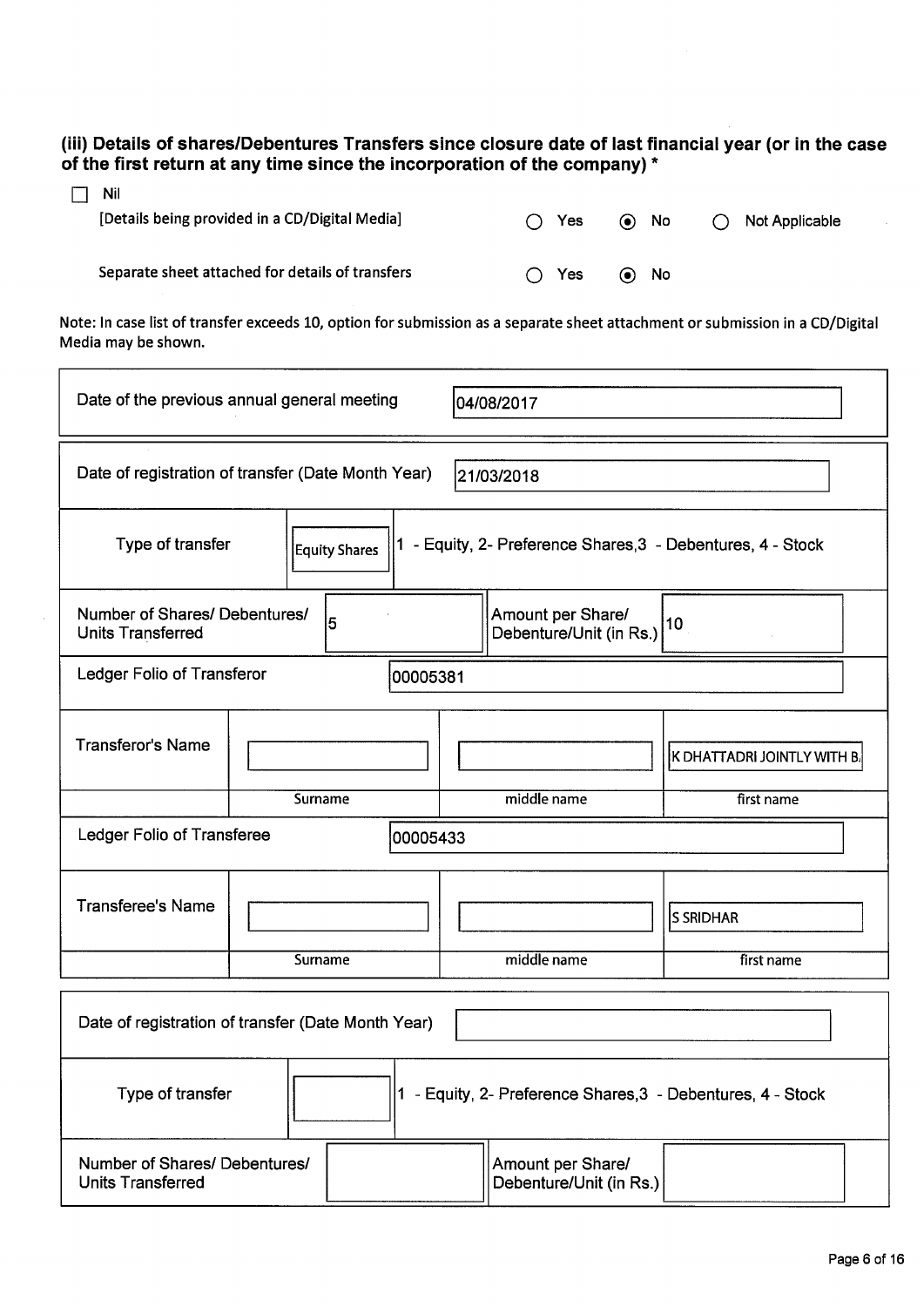| Ledger Folio of Transferor         |         |             | $\sim$     |
|------------------------------------|---------|-------------|------------|
| <b>Transferor's Name</b>           |         |             |            |
|                                    | Surname | middle name | first name |
| Ledger Folio of Transferee         |         |             |            |
|                                    |         |             |            |
| <b>Transferee's Name</b><br>$\sim$ |         |             |            |

# (iv) \*lndebtedness including debentures (Outstanding as at the end of financial year)

| Particulars                                                                                               | <b>Number of units</b> | Nominal value per<br>lunit | <b>Total value</b> |
|-----------------------------------------------------------------------------------------------------------|------------------------|----------------------------|--------------------|
| Non-convertible debentures                                                                                | 0                      | 0                          | 0                  |
| Partly convertible debentures                                                                             | 0                      | 0                          | 0                  |
| <b>Fully convertible debentures</b>                                                                       | 0                      | 0                          | 0                  |
| Secured Loans (including interest<br>outstanding/accrued but not due for<br>payment) excluding deposits   |                        |                            | 88,444,000         |
| Unsecured Loans (including interest<br>outstanding/accrued but not due for<br>payment) excluding deposits |                        |                            | 278,000,000        |
| Deposit                                                                                                   |                        |                            | 0                  |
| <b>Total</b>                                                                                              |                        |                            | 366,444,000        |

## Details of debentures

| <b>Class of debentures</b>           | Outstanding as at<br>the beginning of the year<br>lvear | Increase during the | Decrease during the Outstanding as at<br><b>vear</b> | the end of the year |
|--------------------------------------|---------------------------------------------------------|---------------------|------------------------------------------------------|---------------------|
| Non-convertible debentures           |                                                         |                     |                                                      |                     |
| <b>Partly convertible debentures</b> |                                                         |                     |                                                      | 0                   |
| <b>Fully convertible debentures</b>  |                                                         | 0                   |                                                      |                     |

(v) Securities (other than shares and debentures)

 $\sqrt{5}$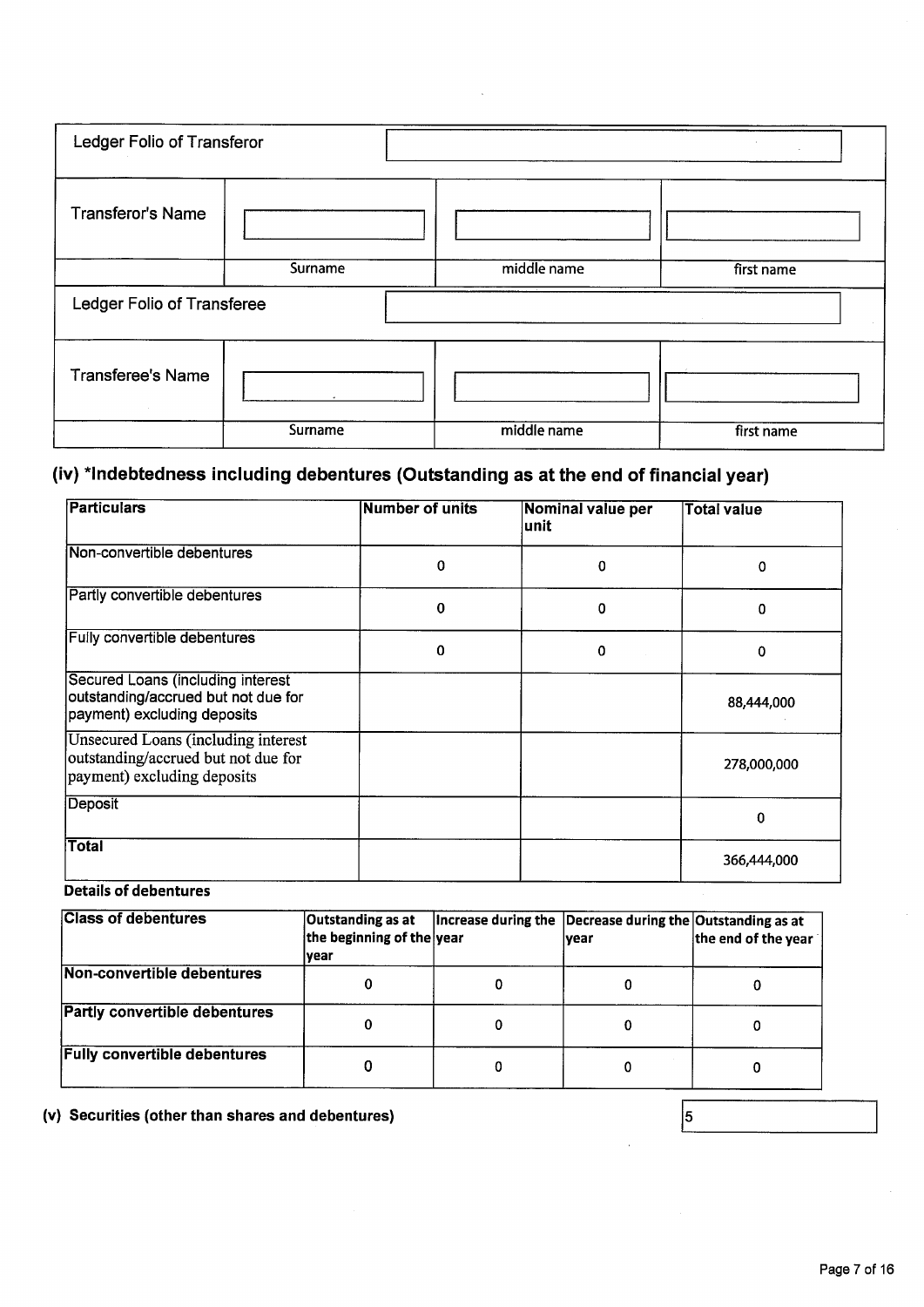| Type of<br>Securities   | Number of<br>lSecurities | Nominal Value of<br> each Unit_ | <b>Total Nominal</b><br><b>Value</b> | Paid up Value of<br>leach Unit | <b>Total Paid up Value</b> |
|-------------------------|--------------------------|---------------------------------|--------------------------------------|--------------------------------|----------------------------|
| <b>ESOS 2008</b>        | 104,292                  | 10                              | 1,042,920                            | 0                              | $\Omega$                   |
| ESOS 2009 Plan A        | 124,620                  | 10                              | 1,246,200                            | 0                              | 0                          |
| <b>ESOS 2009 Plan B</b> | 167,806                  | 10                              | 1,678,060                            | 0                              | 0                          |
| <b>ESOS 2013</b>        | 439,275                  | 10                              | 4,392,750                            | 0                              | 0                          |
| <b>ESOS 2014</b>        | 291,743                  | 10                              | 2,917,430                            | 0                              | 0                          |
| Total                   | 1,127,736                |                                 | 11,277,360                           |                                | 0                          |

# **V. Turnover and net worth of the company (as defined in the Companies Act, 2013)**

# **(i) Turnover** 2,849,767,639

**(ii) Net worth of the Company** 17,258,253,637

# **VI. (a) \*SJTAP} HOLDING PATTERN** -**Promoters**

| <b>S. No.</b>    | Category                                | <b>Equity</b>           |             | Preference              |            |
|------------------|-----------------------------------------|-------------------------|-------------|-------------------------|------------|
|                  |                                         | <b>Number of shares</b> | Percentage  | <b>Number of shares</b> | Percentage |
| $\overline{1}$ . | Individual/Hindu Undivided Family       |                         |             |                         |            |
|                  | $\sqrt{(\mathsf{i})}$ Indian            | 3,353,366               | 10.98       | 0                       |            |
|                  | (ii) Non-resident Indian (NRI)          | $\pmb{0}$               | $\pmb{0}$   | 0                       |            |
|                  | (iii) Foreign national (other than NRI) | $\pmb{0}$               | $\pmb{0}$   | 0                       |            |
| 2.               | Government                              |                         |             |                         |            |
|                  | (i) Central Government                  | $\pmb{0}$               | $\pmb{0}$   | $\mathbf 0$             |            |
|                  | (ii) State Government                   | 0                       | $\mathbf 0$ | 0                       |            |
|                  | (iii) Government companies              | 0                       | $\mathbf 0$ | $\mathbf 0$             |            |
| 3.               | Insurance companies                     | $\pmb{0}$               | $\pmb{0}$   | 0                       |            |
| 4.               | <b>Banks</b>                            | $\mathbf 0$             | $\pmb{0}$   | $\mathbf 0$             |            |
| 5.               | <b>Financial institutions</b>           | 0                       | 0           | 0                       |            |
| 6.               | Foreign institutional investors         | 0                       | 0           | $\mathbf 0$             |            |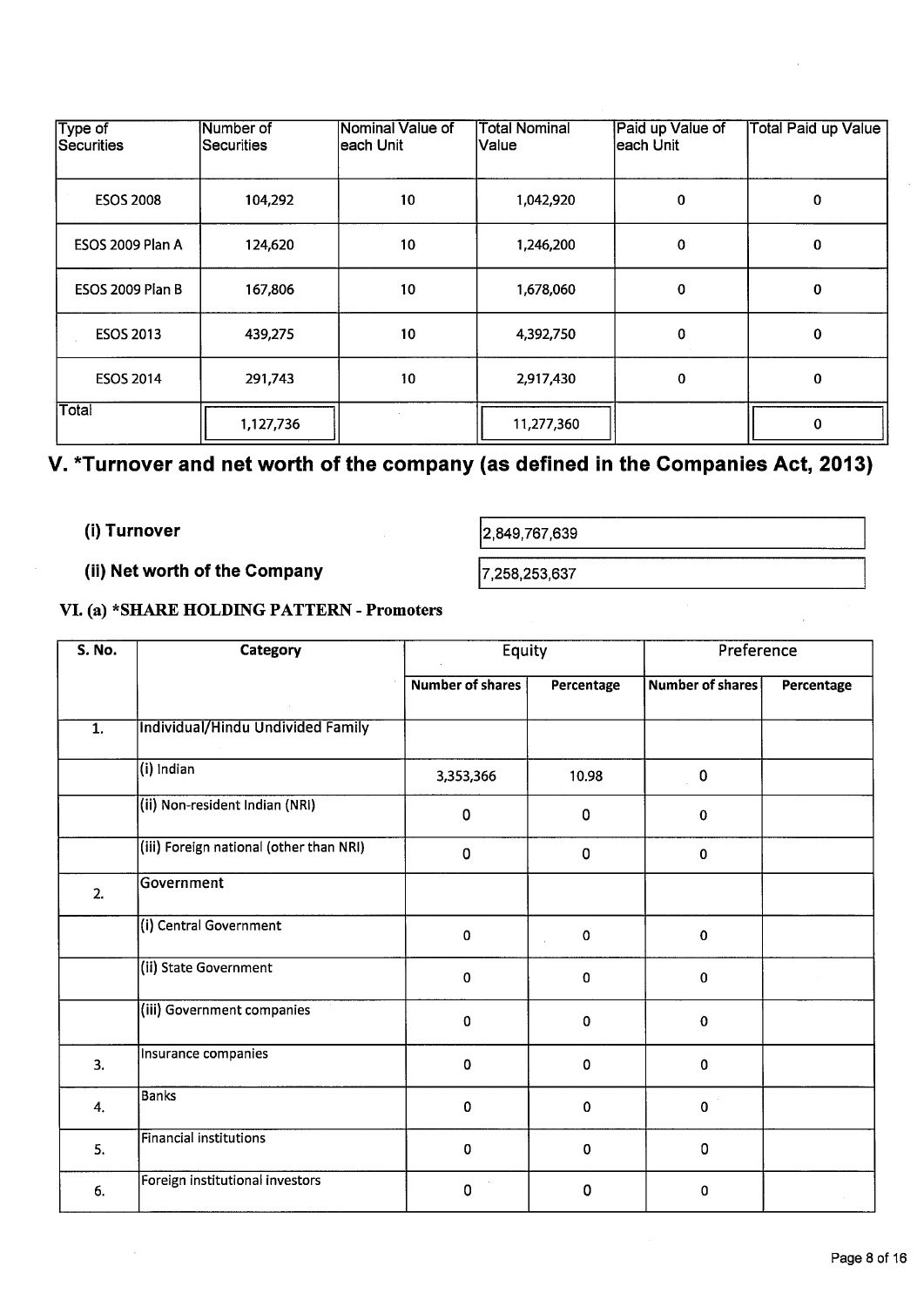| 7.  | Mutual funds                            | $\bf{0}$    | 0     | 0 |   |
|-----|-----------------------------------------|-------------|-------|---|---|
| 8.1 | Venture capital                         | 0           | 0     | 0 |   |
| 9.  | Body corporate<br>(not mentioned above) | $\mathbf 0$ | 0     | 0 |   |
| 10. | <b>Others</b>                           | 0           | 0     | 0 |   |
|     | <b>Total</b>                            | 3,353,366   | 10.98 | 0 | 0 |

 $\vert_1$ 

**Total number ofshareholders (promoters)**

# **(b)** \*SI4A1E **HOLDING PATTERN** -**Public/Other than promoters**

| S. No.           | Category                                       | Equity                  |             | Preference              |             |
|------------------|------------------------------------------------|-------------------------|-------------|-------------------------|-------------|
|                  |                                                | <b>Number of shares</b> | Percentage  | <b>Number of shares</b> | Percentage  |
| $\overline{1}$ . | <b>Individual/Hindu Undivided Family</b>       |                         |             |                         |             |
|                  | (i) Indian                                     | 6,346,398               | 20.78       | 0                       |             |
|                  | (ii) Non-resident Indian (NRI)                 | 632,409                 | 2.07        | $\pmb{0}$               |             |
|                  | (iii) Foreign national (other than NRI)        | 14,278                  | 0.05        | $\pmb{0}$               |             |
| 2.               | Government                                     |                         |             |                         |             |
|                  | (i) Central Government                         | $\pmb{0}$               | $\pmb{0}$   | $\pmb{0}$               |             |
|                  | (ii) State Government                          | $\pmb{0}$               | $\mathbf 0$ | $\mathbf 0$             |             |
|                  | (iii) Government companies                     | $\pmb{0}$               | $\pmb{0}$   | $\pmb{0}$               |             |
| 3.               | Insurance companies                            | $\mathbf 0$             | $\pmb{0}$   | $\mathbf 0$             |             |
| 4.               | <b>Banks</b>                                   | 34,797                  | 0.11        | $\mathbf 0$             |             |
| 5.               | Financial institutions                         | 18,043                  | 0.06        | 0                       |             |
| 6.               | Foreign institutional investors                | 477,358                 | 1.56        | $\pmb{0}$               |             |
| 7.               | Mutual funds                                   | 2,688,962               | 8.8         | $\pmb{0}$               |             |
| 8.               | Venture capital                                | $\mathbf 0$             | $\mathbf 0$ | $\mathbf 0$             |             |
| 9.               | <b>Body corporate</b><br>(not mentioned above) | 13,044,265              | 42.71       | 0                       |             |
| 10.              | Others<br><b>Clearing Members, Foreign</b>     | 3,929,307               | 12.87       | $\mathbf 0$             |             |
|                  | <b>Total</b>                                   | 27,185,817              | 89.01       | 0                       | $\mathbf 0$ |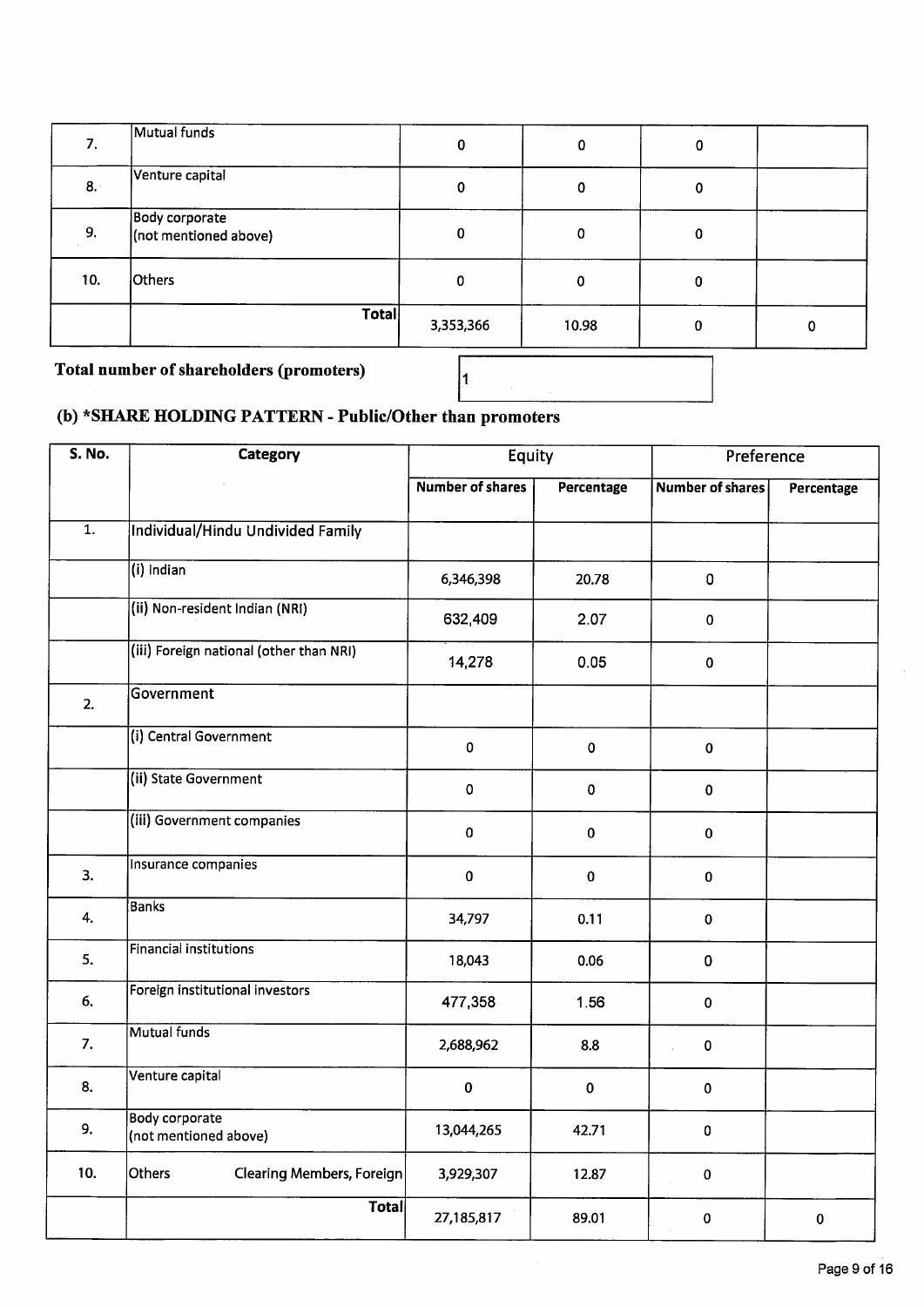# Total number of shareholders (other than promoters)

## Total number of shareholders (Promoters+Public/ Other than promoters)

| 12,905 |  |
|--------|--|
| 12,906 |  |

# (c) \*Details of Foreign institutional investors' (FIIs) holding shares of the company  $\boxed{1}$

| Name of the FII | <b>Address</b>                                         | Date of<br><i>Incorporation</i> | Country of<br><i>Incorporation</i> | Number of shares % of shares held<br>held |      |
|-----------------|--------------------------------------------------------|---------------------------------|------------------------------------|-------------------------------------------|------|
|                 | <b>IBT FUNDS MANAGEM UPMORGAN CHASE BANK N.A.INDIL</b> |                                 |                                    | 477.358                                   | 1.56 |

# VII. \*NUMBER OF PROMOTERS, MEMBERS, DEBENTURE HOLDERS

(Details, Promoters, Members (other than promoters), Debenture holders)

| 1247 U.V                          | Arthebeginning of the year | At the end of the year |
|-----------------------------------|----------------------------|------------------------|
| Promoters                         |                            |                        |
| Members<br>(other than promoters) | 13,710                     | 12,905                 |
| Debenture holders                 |                            |                        |

## Vifi. DETAILS OF DIRECTORS AND KEY MANAGERIAL PERSONNEL

## (A)  $*$ Composition of Board of Directors

| Category                                    |             | Number of directors at the<br>beginning of the year |             | Number of directors at the end<br>of the year |             | Percentage of shares held by<br>directors as at the end of year |  |
|---------------------------------------------|-------------|-----------------------------------------------------|-------------|-----------------------------------------------|-------------|-----------------------------------------------------------------|--|
|                                             | Executive   | Non-executive                                       | Executive   | Non-executive                                 | Executive   | Non-executive                                                   |  |
| A. Promoter                                 | 1           |                                                     | 0           | 1                                             | 0           | 10.98                                                           |  |
| <b>B. Non-Promoter</b>                      | 0           | $5\phantom{.0}$                                     | 1           | 4                                             | 0.36        | 0.56                                                            |  |
| $(i)$ Non-Independent                       | 0           | 1                                                   | 1           | 1                                             | 0.36        | 0.56                                                            |  |
| (ii) Independent                            | $\mathbf 0$ | 4                                                   | 0           | 3                                             | 0           | $\mathbf 0$                                                     |  |
| <b>C. Nominee Directors</b><br>representing | 0           | $\mathbf 0$                                         | 0           | 0                                             | 0           | 0                                                               |  |
| $(i)$ Banks & FIs                           | 0           | 0                                                   | $\mathbf 0$ | $\mathbf 0$                                   | 0           | 0                                                               |  |
| (ii) Investing institutions                 | 0           | $\mathbf 0$                                         | $\mathbf 0$ | 0                                             | $\mathbf 0$ | 0                                                               |  |
| (iii) Government                            | 0           | $\mathbf 0$                                         | $\mathbf 0$ | 0                                             | 0           | 0                                                               |  |
| (iv) Small share holders                    | 0           | 0                                                   | $\pmb{0}$   | 0                                             | 0           | 0                                                               |  |
| $(v)$ Others                                | 0           | 0                                                   | $\pmb{0}$   | 0                                             | 0           | 0                                                               |  |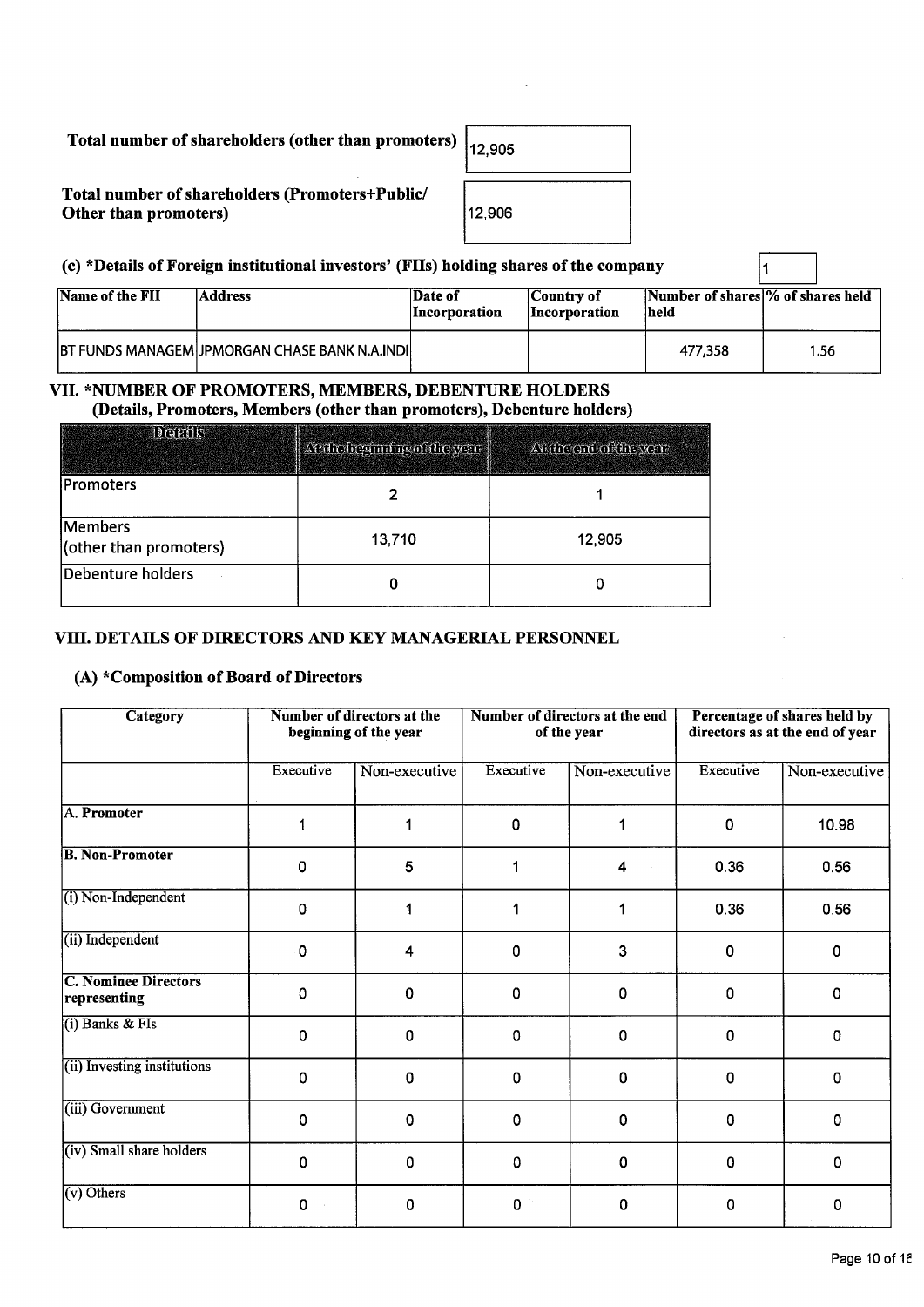| Total | . | __________ | 0.36 | 11.54 |
|-------|---|------------|------|-------|
|       |   |            |      |       |

## Number of Directors and Key managerial personnel (who is not director) as on the financial year end date  $|9|$

# **(B) (i) \*Detajls of directors and Key managerial personnel as on the closure of financial year**

| Name                     | <b>DIN/PAN</b> | Designation      | Number of equity<br>share(s) held | Date of cessation (after closure of<br>financial year: If any) |
|--------------------------|----------------|------------------|-----------------------------------|----------------------------------------------------------------|
| IVENKETRAMA RAJA PI      | 00331406       | Director         | 3,353,366                         |                                                                |
| POOSAPADI VENKETFI       | 07273249       | Director         | 110,332                           |                                                                |
| <b>ARRAKUNDAL VELAYI</b> | 00693181       | Director         | 170,692                           |                                                                |
| <b>IMURUGAPPAN MUTHI</b> | 00152619       | <b>Director</b>  | 0                                 |                                                                |
| RADHEYSHYAM DALC         | 00012594       | Director         | 0                                 |                                                                |
| SOUNDARA KUMAR           | 01974515       | Director         | 0                                 |                                                                |
| POOSAPADI VENKETF        | AYJPA8248F     | Manager          | 110,332                           |                                                                |
| <b>RAVIKULA CHANDRAN</b> | ACPPR9080G     | <b>CFO</b>       | 42,455                            |                                                                |
| <b>PALLIPURAM RAMASV</b> | BQCPK4474R     | Company Secretar | 0                                 |                                                                |

## **(ii) Particulars of change in director(s) and Key managerial personnel during the year**

| Name                | DIN/PAN    | Designation at the<br>beginning / during<br>the financial year | Date of appointment/<br>change in designation/<br>lcessation | Nature of change (Appointment/<br>Change in designation/ Cessation) |
|---------------------|------------|----------------------------------------------------------------|--------------------------------------------------------------|---------------------------------------------------------------------|
| POOSAPADI RAMASAI   | 00331357   | Director                                                       | 11/05/2017                                                   | Cessation                                                           |
| IVENKETRAMA RAJA PI | 00331406   | Director                                                       | 04/06/2017                                                   | Change in designation from Managin                                  |
| POOSAPADI VENKETFI  | AYJPA8248F | Manager                                                        | 04/06/2017                                                   | Appointment                                                         |
| IPOOSAPADI VENKETFI | 07273249   | Additional director                                            | 04/06/2017                                                   | Appointment                                                         |
| IVYDIANATHASWAMY    | 00058769   | Director                                                       | 16/03/2018                                                   | Cessation                                                           |
| IPALLIPURAM RAMAS\I | BQCPK4474R | Company Secretar                                               | 03/07/2017                                                   | Appointment                                                         |
| IPOOSAPADI VENKETFI | 07273249   | Director                                                       | 04/08/2017                                                   | Change in designation from Additional                               |

## **IX. MEETINGS OF MEMBERS/CLASS OF MEMBERS/BOARD/COMMITTEES OF THE BOARD OF DIRECTORS**

A. MEMBERS/CLASS /REQUISITIONED/NCLT/COURT CONVENED MEETINGS

 $\vert$ 7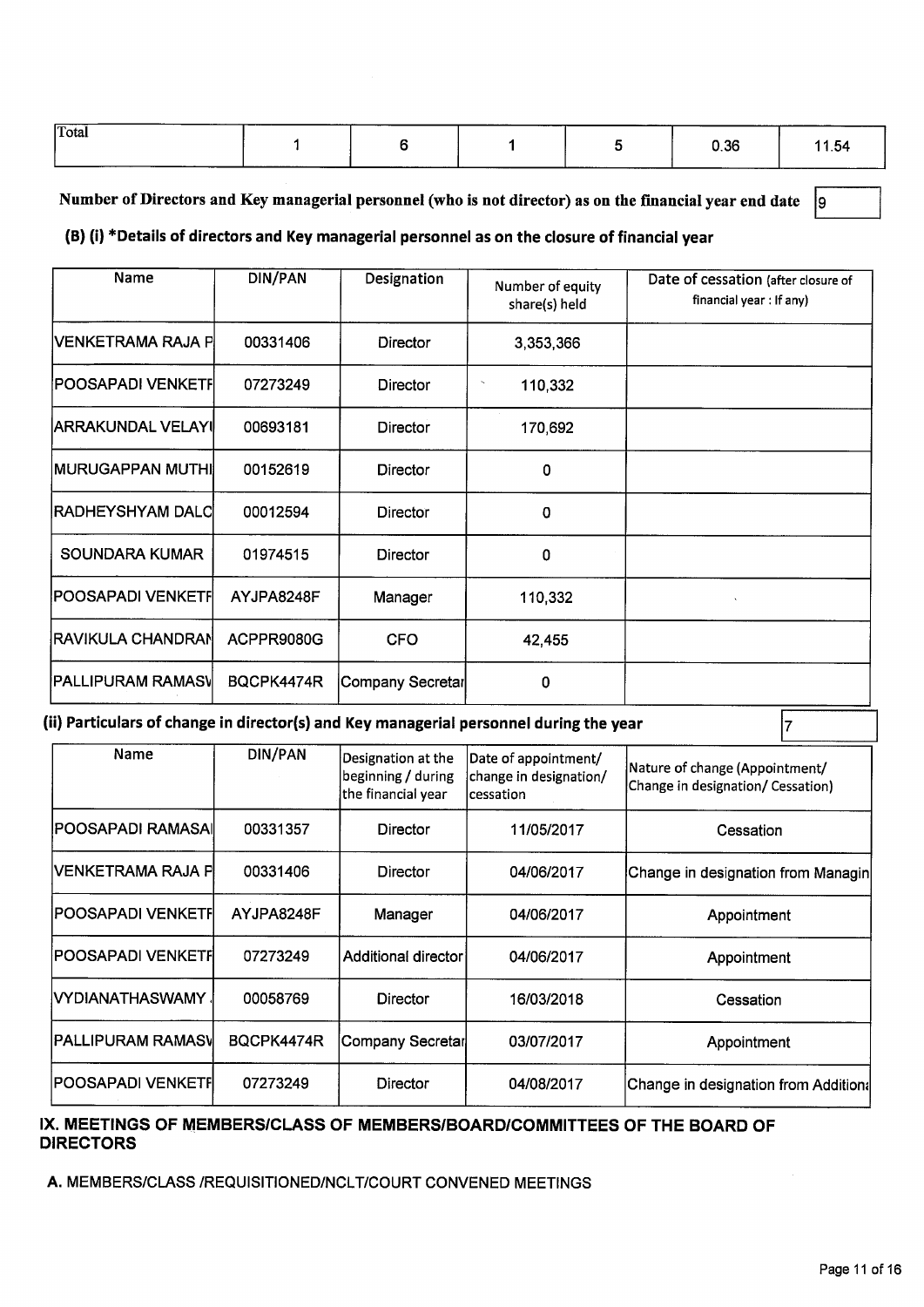| Number of meetings held       |                 |                                                          |                                |                             |  |
|-------------------------------|-----------------|----------------------------------------------------------|--------------------------------|-----------------------------|--|
| Type of meeting               | Date of meeting | Total Number of<br>Members entitled to<br>attend meeting | Attendance                     |                             |  |
|                               |                 |                                                          | Number of members<br>lattended | I% of total<br>shareholding |  |
| <b>Annual General Meeting</b> | 04/08/2017      | 13,484                                                   | 32                             | 52.33                       |  |

 $\sim 10^7$ 

 $\bar{\beta}$ 

 $\mathbf{r}$ 

 $\hat{\mathcal{A}}$ 

## B. **BOARD** MEETINGS

| *Number of meetings held | 5               |                                                        |                                  |                 |  |  |
|--------------------------|-----------------|--------------------------------------------------------|----------------------------------|-----------------|--|--|
| S. No.                   | Date of meeting | Total Number of directors<br>associated as on the date | Attendance                       |                 |  |  |
|                          |                 | of meeting                                             | Number of directors<br>lattended | % of attendance |  |  |
|                          | 30/05/2017      | 6                                                      | 6                                | 100             |  |  |
| $\overline{2}$           | 04/06/2017      | 7                                                      | 6                                | 85.71           |  |  |
| 3                        | 03/08/2017      | 7                                                      | 7                                | 100             |  |  |
| 4                        | 01/11/2017      | 7                                                      | 7                                | 100             |  |  |
| 5                        | 07/02/2018      |                                                        |                                  | 100             |  |  |

## C. COMMITTEE MEETINGS

|                |                    |                         | 33                                                                                                                                                                                                                                                                               |                                                                                  |                   |  |  |
|----------------|--------------------|-------------------------|----------------------------------------------------------------------------------------------------------------------------------------------------------------------------------------------------------------------------------------------------------------------------------|----------------------------------------------------------------------------------|-------------------|--|--|
| S. No.         | Type of<br>meeting |                         | Total Number<br>lof Members as                                                                                                                                                                                                                                                   | Attendance                                                                       |                   |  |  |
|                |                    |                         | the meeting                                                                                                                                                                                                                                                                      | lattended                                                                        | % of attendance   |  |  |
| 1              |                    |                         |                                                                                                                                                                                                                                                                                  | 3 <sub>1</sub>                                                                   | 100               |  |  |
| $\overline{2}$ |                    |                         |                                                                                                                                                                                                                                                                                  | $\overline{2}$                                                                   | 66.67             |  |  |
| 3              |                    |                         |                                                                                                                                                                                                                                                                                  | 4                                                                                | 100               |  |  |
| 4              |                    |                         |                                                                                                                                                                                                                                                                                  | 4                                                                                | 100               |  |  |
| 5              |                    |                         |                                                                                                                                                                                                                                                                                  | 4                                                                                | 100               |  |  |
| 6              |                    |                         |                                                                                                                                                                                                                                                                                  | 3                                                                                | 100               |  |  |
| $\overline{7}$ |                    |                         |                                                                                                                                                                                                                                                                                  | $\overline{2}$                                                                   | 66.67             |  |  |
| 8              |                    |                         |                                                                                                                                                                                                                                                                                  | 3                                                                                | 100               |  |  |
| 9              |                    |                         | 13                                                                                                                                                                                                                                                                               | $\overline{2}$                                                                   | 66.67             |  |  |
| 10             |                    |                         | 3                                                                                                                                                                                                                                                                                | 3                                                                                | 100               |  |  |
|                |                    | Number of meetings held | Audit Committ 29/05/2017<br>Audit Committ 04/06/2017<br>Audit Committe03/08/2017<br>Audit Committe01/11/2017<br>Audit Committd07/02/2018<br>Nomination & 29/05/2017<br>Nomination & 104/06/2017<br>Nomination & 21/07/2017<br>Nomination & 11/09/2017<br>Nomination & 13/10/2017 | Date of meeting<br>on the date of<br> 3<br>13<br>4<br>14<br>14<br>13<br>lз<br>13 | Number of members |  |  |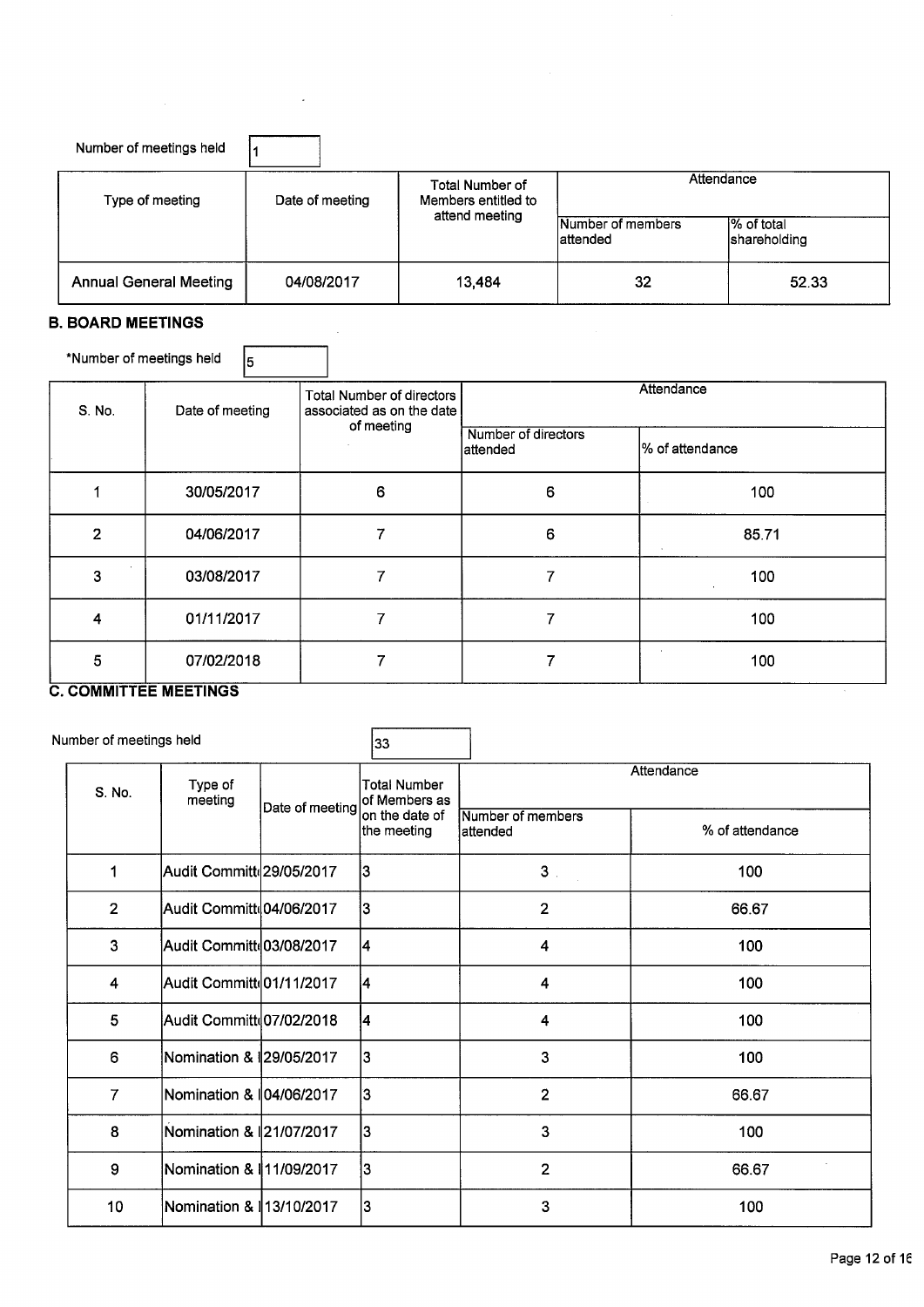## **D. \*ATTENDANCE OF DIRECTORS**

|                |                         | <b>Board Meetings</b>                                   |           |                      | <b>Committee Meetings</b>                             |                                              |         | Whether<br>attended AGM |
|----------------|-------------------------|---------------------------------------------------------|-----------|----------------------|-------------------------------------------------------|----------------------------------------------|---------|-------------------------|
| S.<br>No.      | Name<br>of the director | lNumber of<br>Meetings which Number of<br>Idirector was | Meetings  | l% of<br>lattendance | Number of<br>Meetings which Number of<br>director was | l% of<br>Meetings<br>attendance<br>lattended | held on |                         |
|                |                         | lentitled to<br>lattend                                 | lattended |                      | lentitled to<br>lattend                               |                                              |         | 03/08/2018              |
|                |                         |                                                         |           |                      |                                                       |                                              |         | (Y/N/N)                 |
| 1              | <b>VENKETRAM</b>        | 5                                                       | 5         | 100                  | 18                                                    | 16                                           | 88.89   | <b>Yes</b>              |
| $\overline{2}$ | <b>POOSAPADI</b>        | 4                                                       | 4         | 100                  | 0                                                     | 0                                            | 0       | <b>Yes</b>              |
| 3              | <b>ARRAKUNDA</b>        | 5                                                       | 5         | 100                  | 21                                                    | 21                                           | 100     | Yes                     |
| 4              | <b>MURUGAPPA</b>        | 5                                                       | 4         | 80                   | 28                                                    | 26                                           | 92.86   | Yes                     |
| 5              | <b>RADHEYSHY</b>        | 5                                                       | 5         | 100                  | 1                                                     | 1                                            | 100     | Yes                     |
| 6              | SOUNDARA ŀ              | 5                                                       | 5         | 100                  | 4                                                     | 4                                            | 100     | No                      |

## **X. \*REMUNERATION OF DIRECTORS AND KEY MANAGERIAL PERSONNEL**

 $\Box$  Nil

| S. No. | Name                         | Designation    | Gross Salary | Commission | Stock Option/<br>Sweat equity | <b>Others</b> | Total<br>Amount |
|--------|------------------------------|----------------|--------------|------------|-------------------------------|---------------|-----------------|
|        | IVENKETRAMA RAJVICE CHAIRMAI |                | 189,000      | 0          | 0                             | 30,120        | 219,120         |
| 2      | IPOOSAPADI VENKI             | <b>MANAGER</b> | 891,000      | 0          | 0                             | 248,941       | 1,139,941       |
|        | Total                        |                | 1,080,000    | 0          | 0                             | 279,061       | 1,359,061       |

| S. No. | Name                                | Designation | Gross Salary | Commission | Stock Option/<br>Sweat equity | <b>Others</b> | Total<br>Amount |
|--------|-------------------------------------|-------------|--------------|------------|-------------------------------|---------------|-----------------|
|        | <b>RAVIKULA CHAND</b>               | <b>CFO</b>  | 6,002,272    |            | 2.097,367                     | 735,598       | 8,835,237       |
| 2      | <b>PALLIPURAM RAM Company Secre</b> |             | 541,696      |            |                               | 28,609        | 570,305         |
|        | Total                               |             | 6,543,968    |            | 2,097,367                     | 764,207       | 9,405,542       |

Number of other directors whose remuneration details to be entered

| S. No. | Name                  | Designation | Gross Salary | Commission | Stock Option/<br>Sweat equity | <b>Others</b> | Total<br>Amount |
|--------|-----------------------|-------------|--------------|------------|-------------------------------|---------------|-----------------|
|        | <b>VENKETRAMA RA.</b> | Director    |              |            |                               | 60,000        | 60,000          |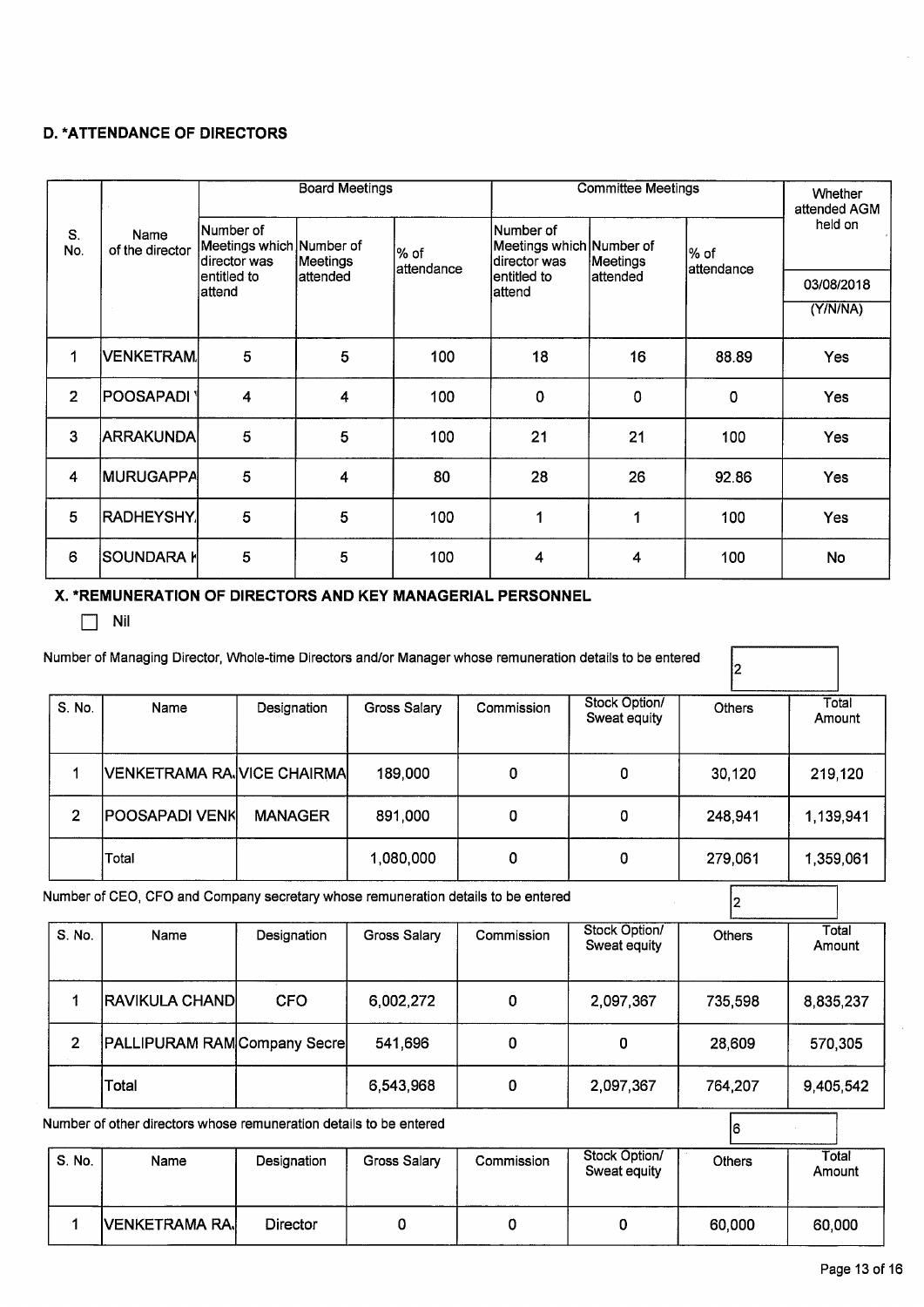| S. No.         | Name                   | Designation     | Gross Salary | Commission | Stock Option/<br>Sweat equity | <b>Others</b> | Total<br>Amount |
|----------------|------------------------|-----------------|--------------|------------|-------------------------------|---------------|-----------------|
| $\overline{2}$ | IARRAKUNDAL VEII       | Director        | 0            | 0          | 6,555,066                     | 150,000       | 6,705,066       |
| 3              | <b>IMURUGAPPAN MLI</b> | Director        | 0            | 0          | 0                             | 135,000       | 135,000         |
| 4              | VYDIANATHASWA          | <b>Director</b> | 0            | 0          | 0                             | 165,000       | 165,000         |
| 5              | <b>RADHEYSHYAM DI</b>  | Director        | 0            | 0          | 0                             | 90,000        | 90,000          |
| 6              | SOUNDARA KUMA          | Director        | 0            | 0          | 0                             | 135,000       | 135,000         |
|                | Total                  |                 | 0            | 0          | 6,555,066                     | 735,000       | 7,290,066       |

#### **XI.** MATTERS RELATED TO CERTIFICATION OF COMPLIANCES AND DISCLOSURES

- \* A. Whether the company has made compliances and disclosures in respect of applicable <br>provisions of the Companies Act, 2013 during the year  $\bigcap$  No
	- B. If No, give reasons/observations

### **XII. PENALTY AND PUNISHMENT** - **DETAILS THEREOF**

# (A) DETAILS OF PENALTIES / PUNISHMENT IMPOSED ON COMPANY/DIRECTORS /OFFICERS  $\boxtimes$  Nil

| Name of the<br>company/ directors/ Authority<br>lofficers | Name of the court/<br><b>Iconcerned</b> | IDate of Order | Name of the Act and<br>section under which<br>penalised / punished | Details of penalty/<br><b>Ipunishment</b> | Details of appeal (if any)<br>including present status |  |  |  |
|-----------------------------------------------------------|-----------------------------------------|----------------|--------------------------------------------------------------------|-------------------------------------------|--------------------------------------------------------|--|--|--|
|                                                           |                                         |                |                                                                    |                                           |                                                        |  |  |  |
| (B) DETAILS OF COMPOUNDING OF OFFENCES<br>Nil<br>⊠        |                                         |                |                                                                    |                                           |                                                        |  |  |  |

| Name of the<br>company/ directors/ Authority<br>lofficers | Name of the court/<br>Iconcerned | Date of Order | Name of the Act and<br>section under which<br>Ioffence committed | Particulars of<br>loffence | Amount of compounding (in<br>Rupees) |  |  |
|-----------------------------------------------------------|----------------------------------|---------------|------------------------------------------------------------------|----------------------------|--------------------------------------|--|--|
|                                                           |                                  |               |                                                                  |                            |                                      |  |  |

**XIII. Whether complete list of shareholders, debenture holders has been enclosed as an attachment**

® Yes Q No

#### **XIV. COMPLIANCE OF SUB-SECTION (2) OF SECTION 92, IN CASE OF LISTED COMPANIES**

In case of a listed company or a company having paid up share capital of Ten Crore rupees or more or turnover of Fifty Crore rupees or more, details of company secretary in whole time practice certifying the annual return in Form MGT-8.

Name

JKSRIRAM AND STRAIGHTEN AND THE STRAIGHTEN AND THE STRAIGHTEN AND THE STRAIGHTEN AND THE STRAIGHTEN AND THE STRAIGHTEN AND THE STRAIGHTEN AND THE STRAIGHTEN AND THE STRAIGHT AND THE STRAIGHT AND THE STRAIGHT AND THE STRAIG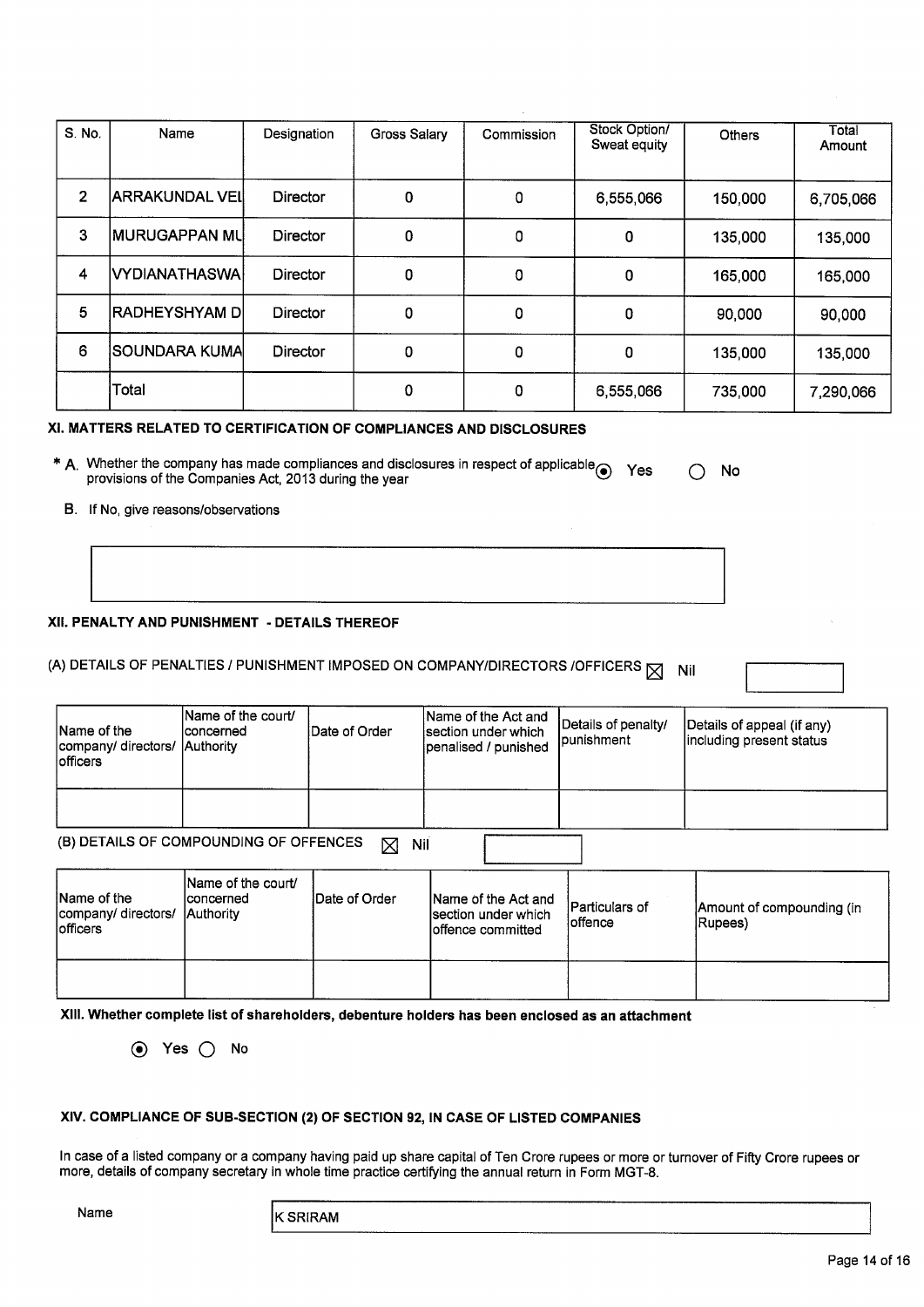Whether associate or fellow

0 **Associate** ® Fellow

Certificate of practice number

#### 2215 12215

#### l!We **certify that:**

(a) The return states the facts, as they stood on the date of the closure of the financial year aforesaid correctly and adequately. (b) Unless otherwise expressly stated to the contrary elsewhere in this Return, the Company has complied with all the provisions of the Act during the financial year.

#### **Declaration**

I am Authorised by the Board of Directors of the company vide resolution no. ..  $\sqrt{49.850}$  dated  $\sqrt{01/11/2017}$ 

(DD/MM/YYYY) to sign this form and declare that all the requirements of the Companies Act, 2013 and the rules made thereunder in respect of the subject matter of this form and matters incidental thereto have been compiled with. <sup>I</sup> further declare that:

1. Whatever is stated in this form and in the attachments thereto is true, correct and complete and no information material to the subject matter of this form has been suppressed or concealed and is as per the original records maintained by the company.

2. All the required attachments have been completely and legibly attached to this form.

#### Note: Attention is also drawn to the provisions of Section 447, section 448 and 449 of the Companies Act, 2013 which provide for **punishment for fraud, punishment for false statement and punishment for false evidence respectively.**

#### **To be digitally signed by**

Director

**PALLIPURAM POLY AND RAMASWAM**<br>**RAMASWAM KARTHC**<br>Y KARTHIC PHERICI

107273249

DIN of the director

**To** be digitally signed by

(13 Company Secretary

O Company secretary in practice

Membership number 39225 Certificate of practice number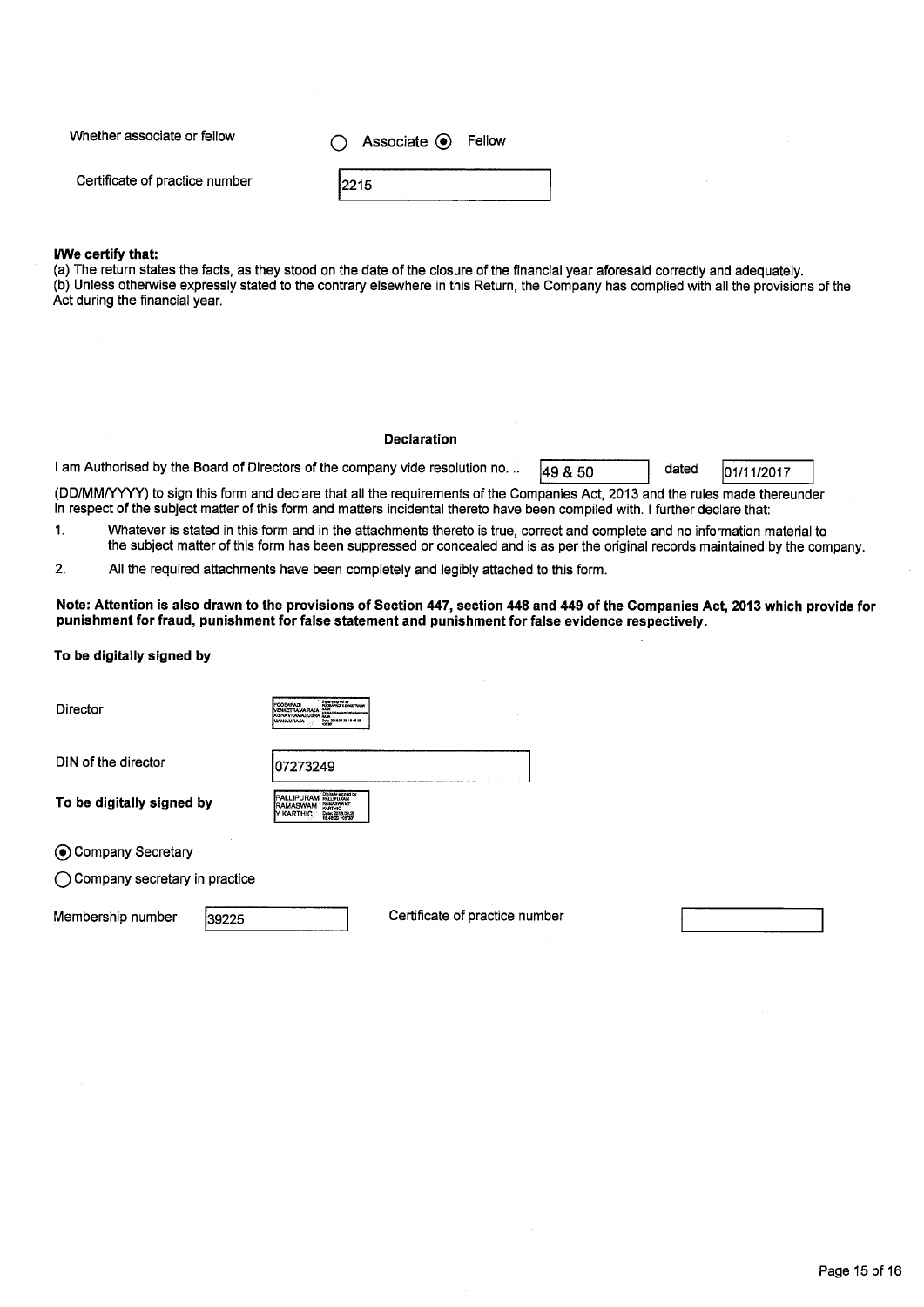| <b>Attachments</b>                          |               | List of attachments                                    |  |  |
|---------------------------------------------|---------------|--------------------------------------------------------|--|--|
| 1. List of share holders, debenture holders | Attach        | List of Shareholders_Electronic.pdf                    |  |  |
| 2. Approval letter for extension of AGM;    | <b>Attach</b> | List of Shareholders_Physical.pdf<br>Form No MGT 8.pdf |  |  |
| 3. Copy of MGT-8:                           | Attach        | IX C COMMITTEE MEETINGS.pdf<br>ROC Letter Notes pdf    |  |  |
| 4. Optional Attachement(s), if any          | <b>Attach</b> |                                                        |  |  |
|                                             |               | <b>Remove attachment</b>                               |  |  |
| Modify<br>Check Form                        | Prescrutiny   | <b>Submit</b>                                          |  |  |

This eForm has been taken on file maintained by the Registrar of Companies through electronic mode and on **the basis of statement of correctness given by the company**

 $\sim$ 

 $\bar{z}$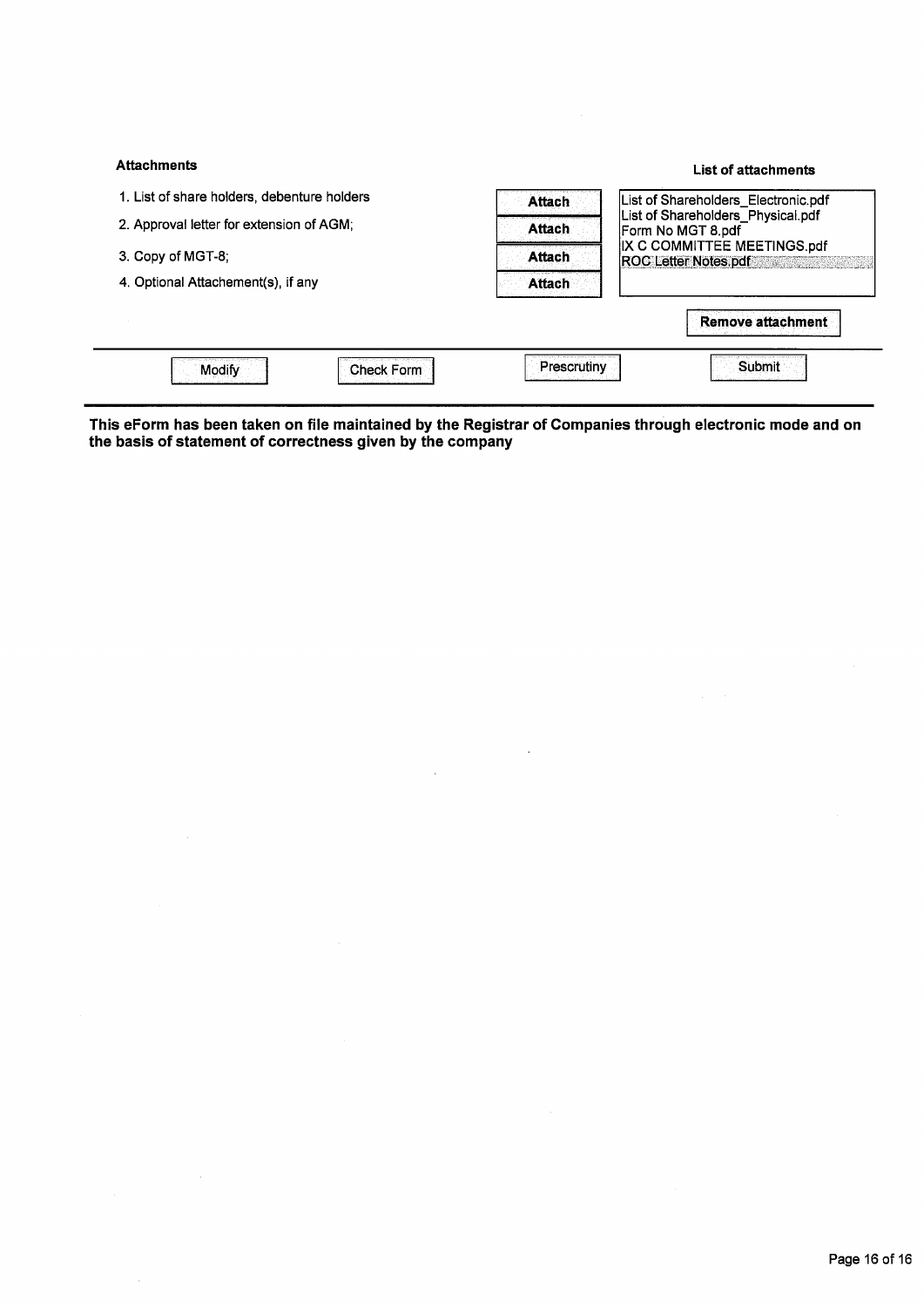

# S. Krishnamurthy & Co., Compang Secretaríes

## Form No. MGT-8

Pursuant to Section 92(2) of the Companies Act, 2013, and<br>Rule 11(2) of the Companies (Management and Administration) Rules, 2014]

## CERTIFICATE BY A COMPANY SECRETARY IN PRACTICE

(To be read along with our letter of even date annexed hereto)

We have examined the registers, records, books and papers of **RAMCO SYSTEMS LIMITED**, having Corporate Identity Number L72300TN1997PLC037550 ('the Company'), as required to be maintained under the Companies Act, 2013 ('the Act') and the rules made thereunder, for the financial year ended on  $31<sup>st</sup>$  March 2018 ('the year').

In our opinion and to the best of our information and according to the examinations carried out by us, and the explanations / representations furnished to us by the Company, its directors, officers and agents, we hereby certify that:

- A. The Annual Return for the year, read with the annexure and the clarification letter thereto, as furnished for our ceftification, states the facts as at the close of the aforesaid financial year, correctly and adequately.
- B. The Company's compliance with certain specified provisions of the Act and the Rules made thereunder, during the aforesaid financial year, is as follows:
	- 1. The Company is a listed public company, limited by shares.
	- 2. The Company is maintaining the statutory registers required under the Act and the necessary entries were made therein within the prescribed time-limit.
	- 3. The Company has filed the requisite forms and returns with the Registrar of Companies within one of the following time-lines:
		- (a) Within the time-limit specified in the applicable Section of the Act; or
		- (b) Within the extended time provided by the Ministry of Corporate Affairs without payment of additional fees; or
		- (c) Within the time specified in Section 403 of the Act, with payment of the prescribed additional fees.

No forms or returns were filed with the Regional Director, the Central Government, the Tribunal, the Court or other authorities under the Act, during the year.

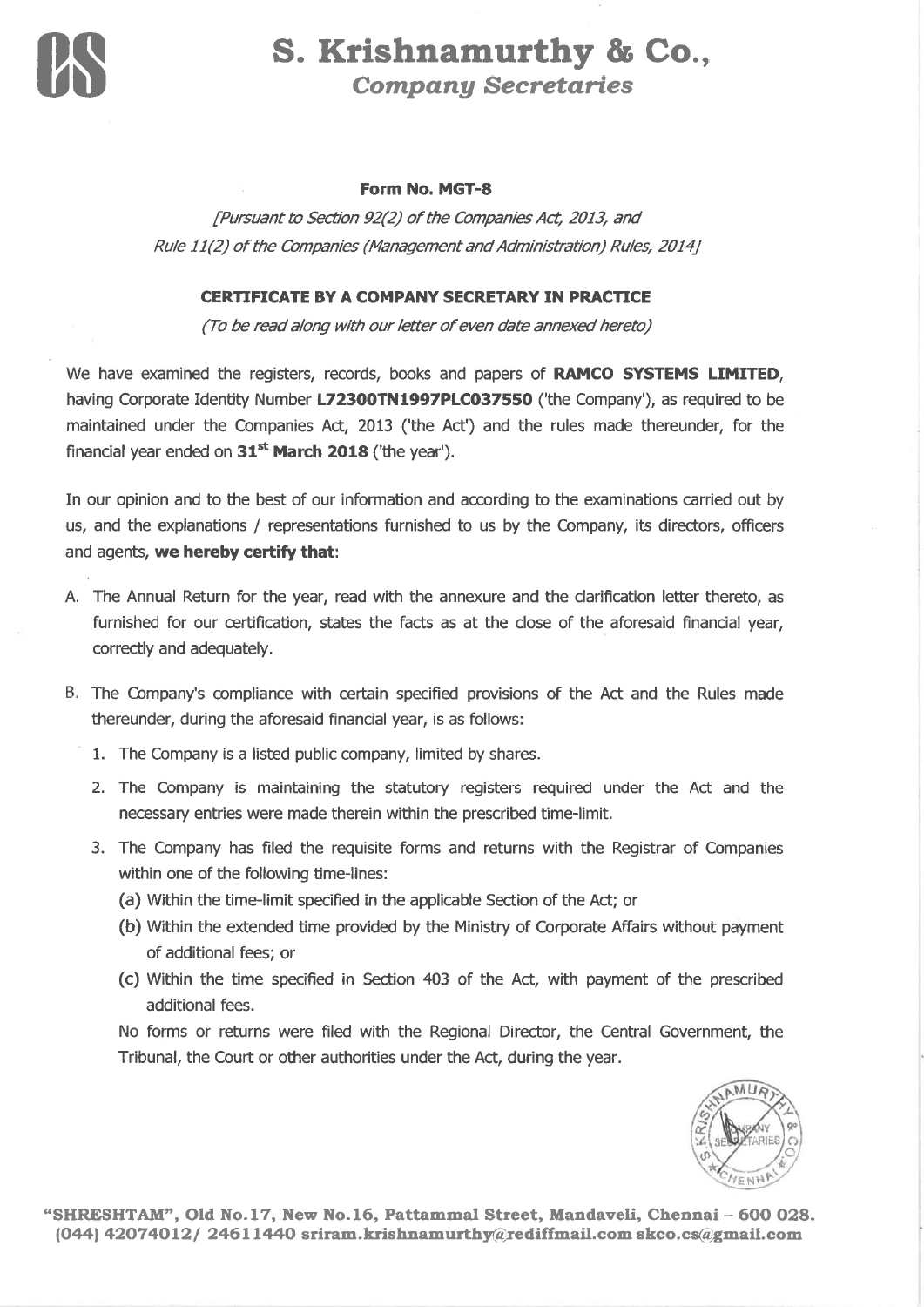- The Company has called, convened and held the following meetings on the dates stated in the Annual Return (being within the due date(s), wherever applicable):
	- (a) 5 (five) meetings of the Board of Directors ('the Board');
	- (b) 33 (thirty three) meetings of Committees of the Board:
		- (i) Audit Committee  $-5$  (five) meetings
		- (ii) Nomination and Remuneration Committee  $-9$  (nine) meetings
		- (iii) Stakeholders' Relationship Committee  $-5$  (five) meetings
		- (iv) Corporate Social Responsibility Committee  $2$  (two) meetings
		- (v) Allotment Committee  $-11$  (eleven) meetings
		- (vi) Independent Directors  $-1$  (one) meeting
	- (c) The  $20<sup>th</sup>$  Annual General Meeting of the members of the Company.

In respect of the aforesaid meetings, notices were given and the proceedings, including circular resolutions, have been recorded in the Minute Books maintained for the purpose in loose-leaf form and the same have been signed. No resolutions were passed through Postal Ballot. <sup>A</sup> separate meeting of the Independent Directors held on  $7<sup>th</sup>$  February 2018, as required under Schedule IV to the Act, was also considered as a meeting of a Committee of the Board, and hence details of that meeting and attendance of directors thereat have been furnished in the Annual Return.

- 5. The Company has not closed its Register of Members or Share transfer books during the year.
- 6. The Company has complied with the provisions of Section 185 of the Act.
- 7. The Company has complied with Section 188 of the Act in respect of the contracts / arrangements entered into with related parties. We are informed that, all such contracts / arrangements were entered into on arms' length basis and in the ordinary course of business. Prior / omnibus approvals have been obtained from the Audit Committee for all the related party transactions.
- B. The Company:
	- (a) Has issued/ delivered share/ security ceftificates in the following instances, wherever required:
		- (i) On allotment of equity shares for cash at applicable exercise prices to eligible employees under various Employee Stock Option Schemes (ESOS);
		- (ii) On grant of options under ESOS;
		- (iii) On registration of transfer / transposition of shares;
		- (iv) On re-materialisation of shares; and
		- (v) Duplicate share ceftificates in lieu of mutilated / lost share ceftificates.

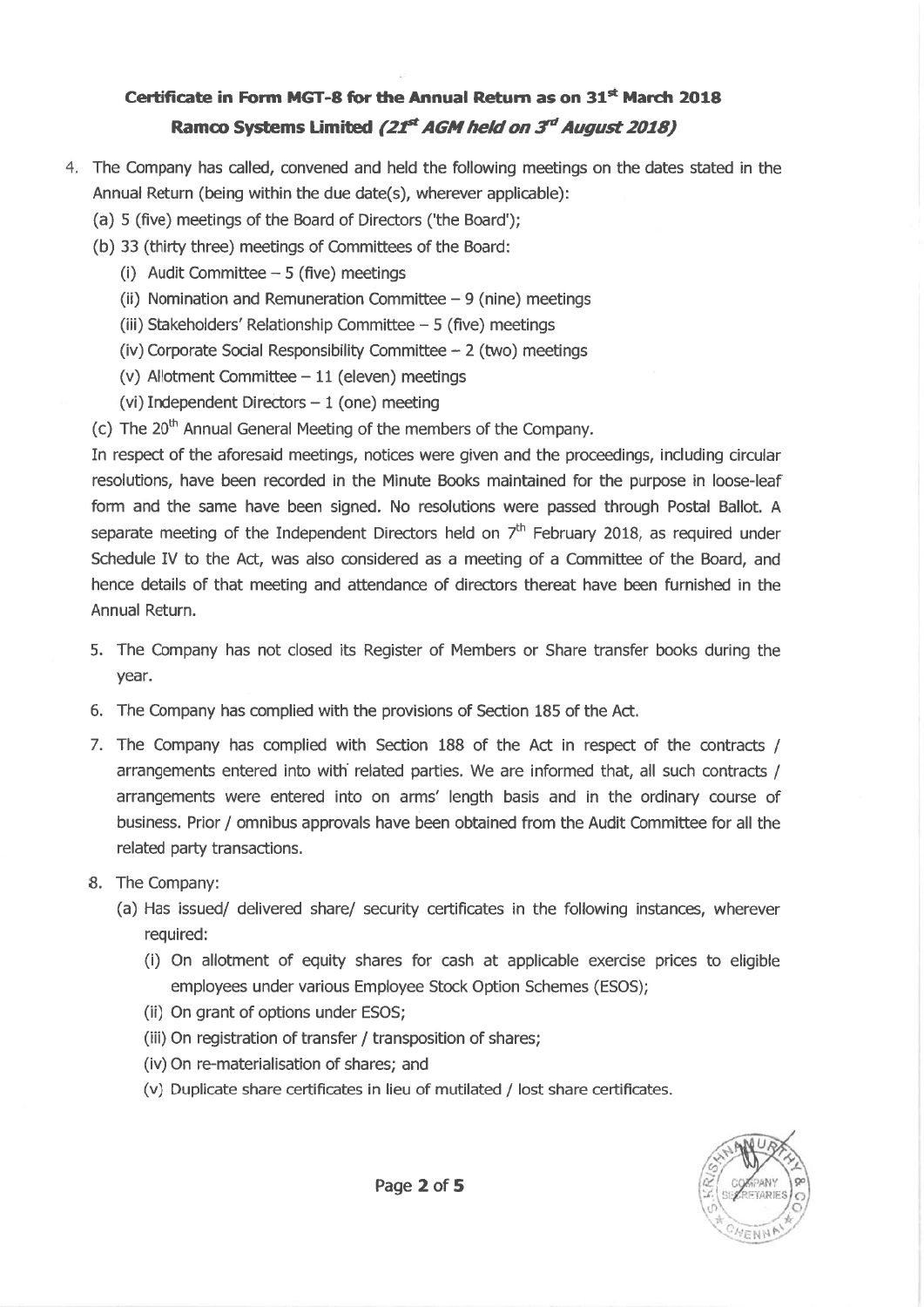- (b) Has not:
	- (i) Effected any transmission, split or consolidation of shares
	- (ii) Made any buyback of securities, reduction of share capital or conversion of shares/ securities, other than the allotment of equity shares under ESOS; and
- (c) Does not have any redeemable debentures.
- 9. The Company has not kept in abeyance, any rights to dividend, rights shares and bonus shares, pending registration of transfer of shares.
- 10. The Company:
	- (a) Has not declared any dividend during the year and was hence not required to comply with the applicable provisions of the Act;
	- (b) Was not required to transfer any unclaimed dividend or unclaimed shares to the Investor Education and Protection Fund under Section L25 of the Act.
- 11. The audited financial statement for the financial year ended  $31<sup>st</sup>$  March 2017 (including consolidated) was signed in accordance with the provisions of Section 134(1) of the Act, and the repoft of the Board of Directors for the said financial year was generally in accordance with sub-sections  $(3)$  and  $(5)$  of Section 134 of the Act.
- 12. The Company has, during the year, complied with the applicable provisions of the Act regarding:
	- (a) Constitution of its Board of Directors and its statutory committees;
	- (b) Appointment, cessation, retirement, re-appointment, remuneration and disclosures of directors; and
	- (c) Appointment and remuneration of key managerial personnel.
- 13. At the  $20^{th}$  Annual General Meeting held on  $4^{th}$  August 2017, the members appointed M/s M S Jagannathan & N Krishnaswami (FRN:001208S) as Auditors for a term of five years (upto the conclusion of the  $25<sup>th</sup>$  annual general meeting) as per Section 139 of the Act.
- 14. The Company has not applied for any approval from the Regional Director, the Central Government, the Tribunal, the Court or other authorities under the Act. The forms and returns filed with the Registrar of Companies during the year have been approved / taken on record.
- 15. The Company has not accepted any deposits within the puruiew of Section 2(31) and Chapter V of the Act, read with the Companies (Acceptance of deposits) Rules, 2014, during the year.
- 16. The Company has complied with the applicable provisions of the Act in respect of its borrowings and modification of charge during the year.

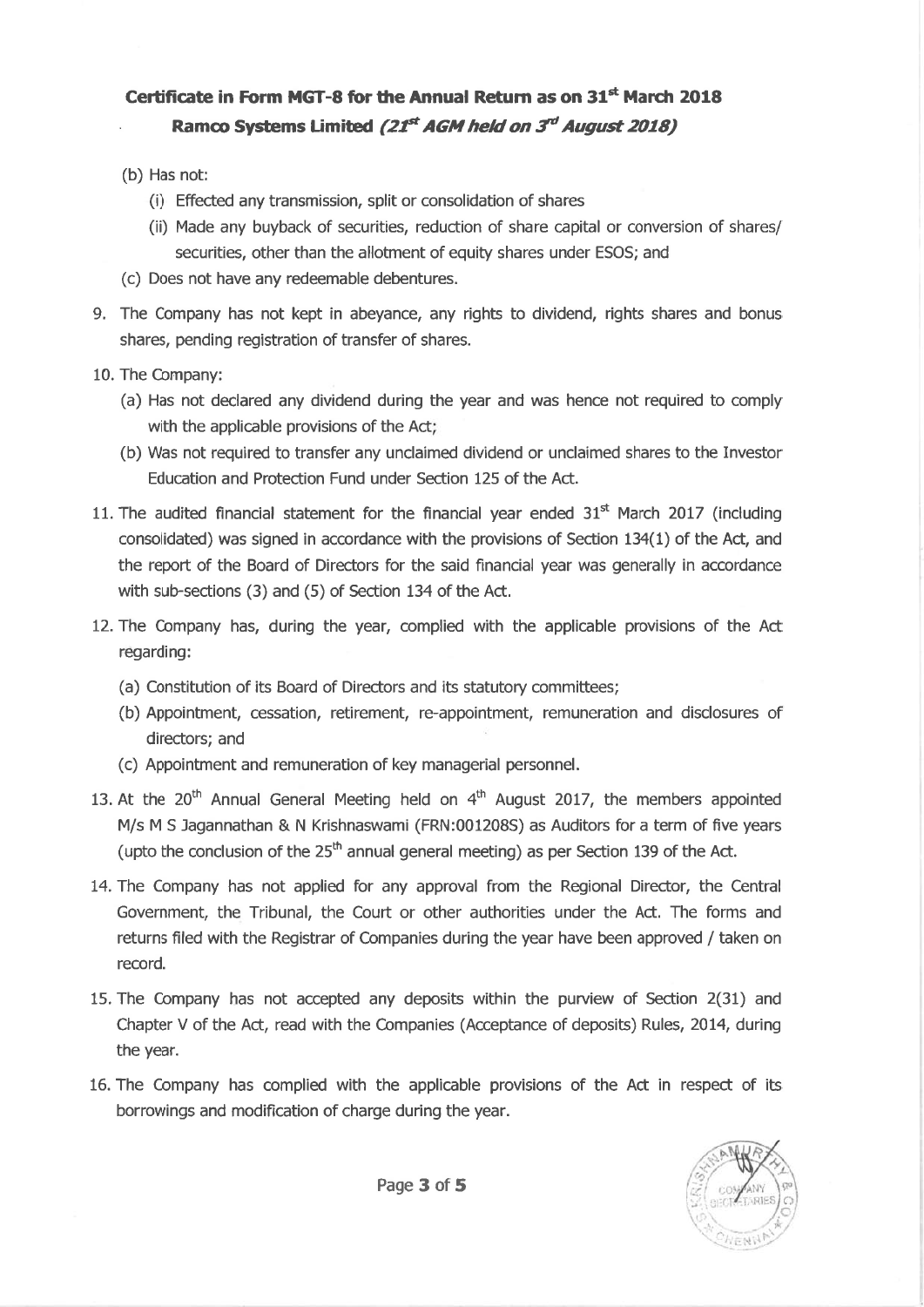- 17. The Company, during the year:
	- (a) Has complied with the provisions of Section 186 of the Act in respect of:
		- (i) Investments/ further investments in securities of wholly-owned subsidiaries, including by way of conversion of loans; and
		- (ii) Loans to wholly-owned subsidiaries and a body corporate.
	- (b) Has not given any loan or guarantee or security in connection with a loan, to any other body corporate or person, falling within the purview of Section 186 of the Act.
- 18. The Company has not altered the provisions of its Memorandum or Articles of Association during the year.

## For S. KRISHNAMURTHY & CO.,

**Company Secretaries** 

LIAN



**K SRIRAM** Partner Membership No. F6312 Certificate of Practice No. 2215

Place: Chennai Date: 29<sup>th</sup> September 2018

Page 4 of 5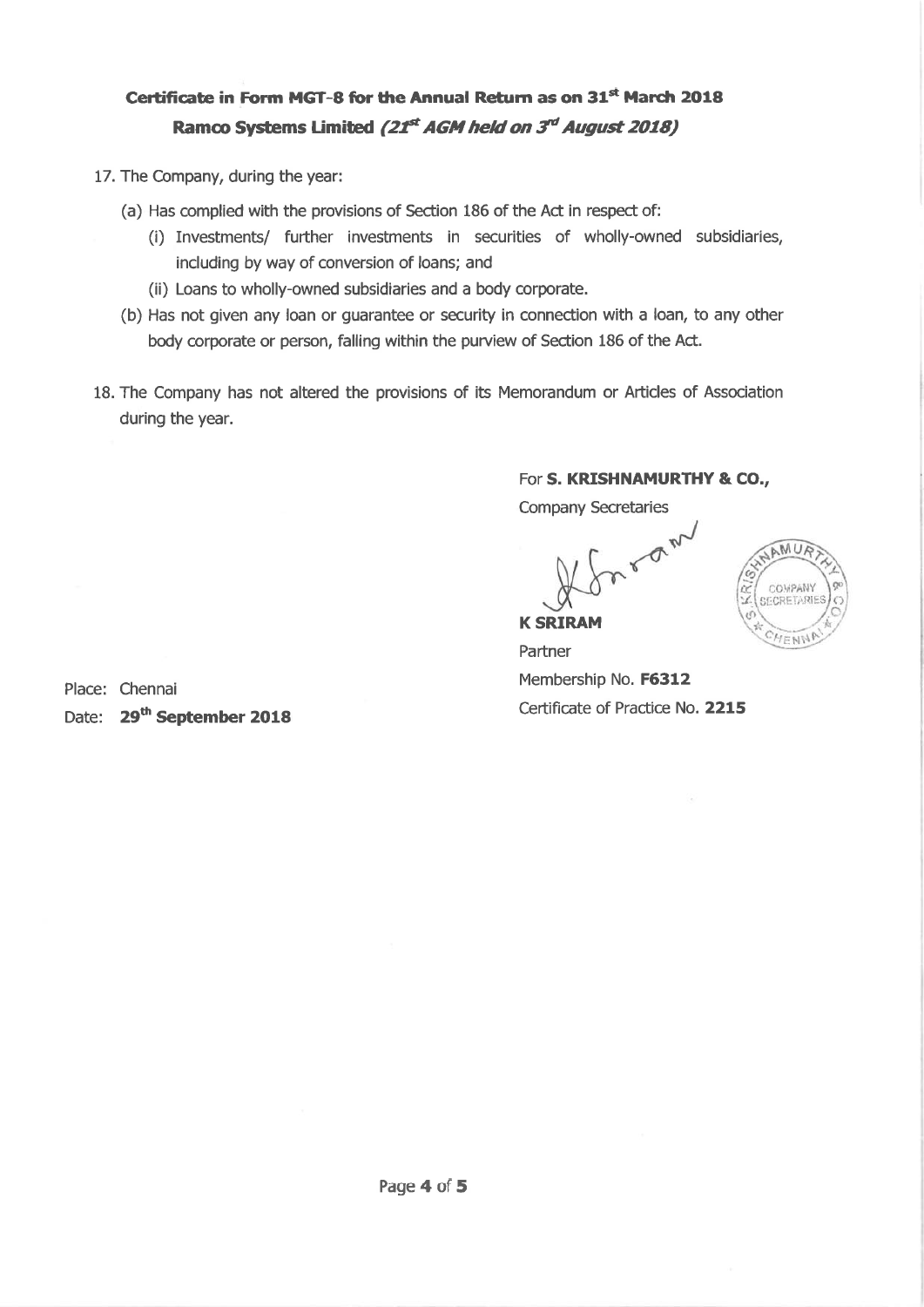## Annexure to Form MGT-8 of even date

## Our certificate of even date in Form MGT-8 is to be read along with this letter.

- 1. Maintenance of secretarial records and æmpliance with the provisions of the Act is the responsibility of the Company's management. Our responsibility is to certify the Annual Return based on the records, documents and data furnished to us by the Company.
- 2. We have verified the records/ data furnished for our verification to ensure that correct facts and fìgures are reflected in the Annual Return and our certificate. We have also relied on the Audited Financial Statements for the financial year ended  $31<sup>st</sup>$  March 2018, statutory attachments thereto, shareholding and share transfer data furnished by the Company / Registrar and Share transfer agent, information disseminated on the Company's website and its filings with the stock exchanges. We have not verified the correctness and appropriateness of the same. We have also not verified the correctness and appropriateness of financial records and books of accounts of the Company.
- 3. We have followed audit practices and processes we considered appropriate to obtain reasonable assurance about the correctness of the contents of the Annual Return and the matters to be stated in our certificate.
- 4. We have, while forming an opinion on compliance and certifying the annual return, also taken into consideration the compliance related action taken by the Company after  $31<sup>st</sup>$  March 2018, but before issue of our certificate.
- 5. We have obtained the Management's representation about:
	- (a) Statutory disdosures and compliances under the Act;
	- (b) Penalties/ punishments and compounding of offences under all applicable laws;
	- (c) Such other matters as we considered necessary.
- 6. Our ceftificate is neither an assurance as to the future viability of the Company nor of the efficacy or effectiveness with which the management has conducted the affairs of the Company.

### For S. KRISHNAMURTHY & CO.,

Company Secretaries



K SRIRAM Partner Membership No. F6312 Ceftificate of Practice No. 2215

Place: Chennai Date: 29<sup>th</sup> September 2018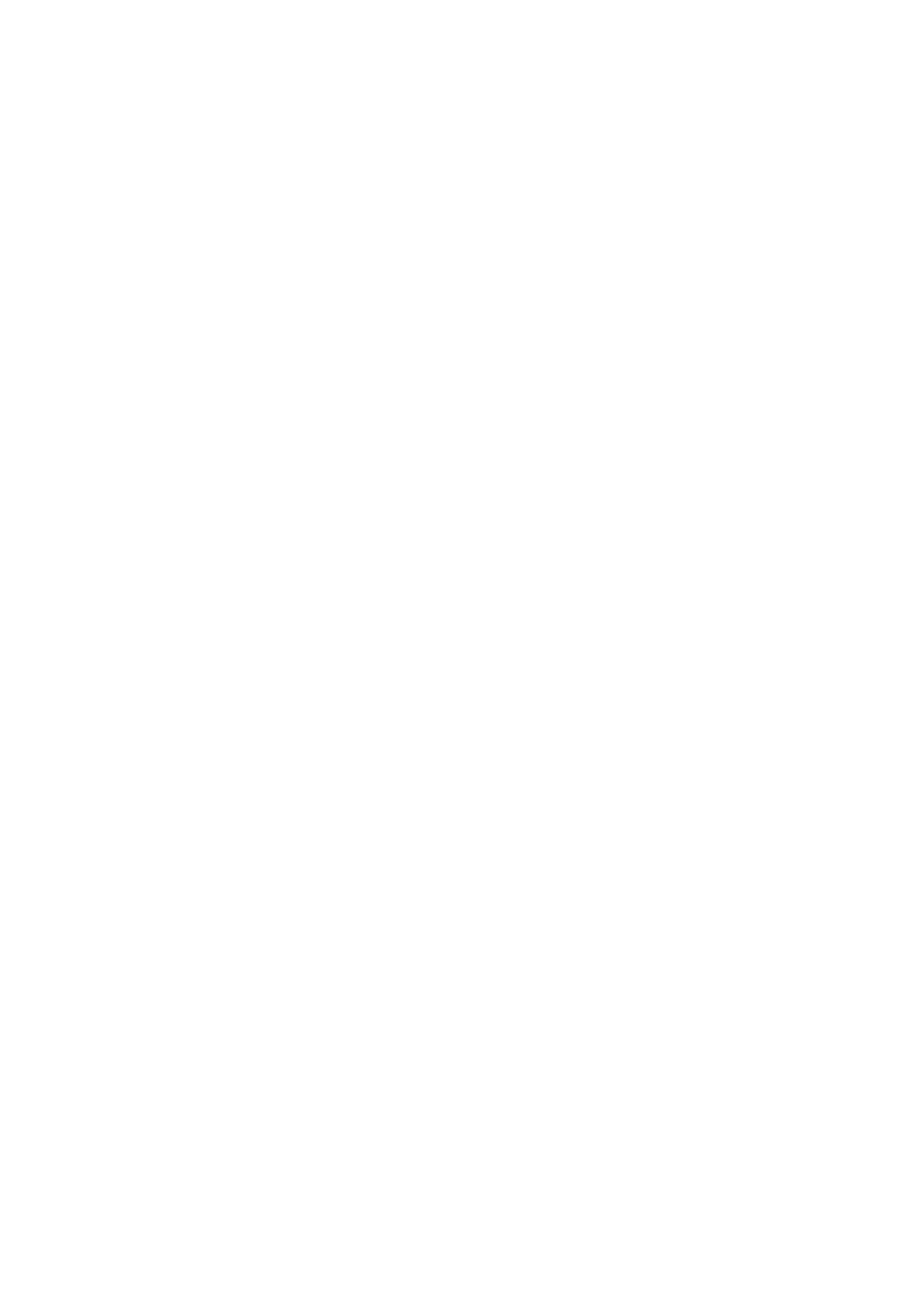Shri P R Karthic was appointed as a whole time key managerial personnel in the position of Company Secretary with effect from 3rd July 2017.

Shri Virender Aggarwal, Chief Executive Officer is an employee of Ramco Systems Pte., Ltd. Singapore, a subsidiary of the Company, where his remuneration was USD 1.05 million (Rs.67.51 million) including USD 0.01 million (Rs.0.62 million) towards retirals. He did not draw any remuneration from Ramco Systems Ltd., India. He is not a whole-time KMP under section 203(1) of the Companies Act, 2013 and hence his name does not appear in the list of signatories in Ministry of Corporate Affairs (MCA) portal,

Note 9:

#### Number of other directors whose remuneration details to be entered

Total amount given under "Others" represents sitting fees paid to Directors which includes sitting fees paid for separate meeting of Independent Directors held on  $7<sup>th</sup>$  February, 2018.

### IX. MEETINGS OF MEMBERS/CLASS OF MEMBERS/BOARD/COMMITTEES OF THE BOARD OF DIRECTORS

#### C. Committee Meetings & D. Attendance of Directors

Note 10:

The attendance particulars are required for the financial year 2017-18. However the Annual Return form does not permit inclusion of attendance particulars of person who are not directors as on 31<sup>st</sup> March 2018. Hence attendance details of Shri Vydianathaswamy Jagadisan, Director who demised on16<sup>th</sup> March 2018 is being furnished hereunder:

|     | ×               | <b>Board Meetings</b>                                                  |                                      |                           | <b>Committee Meetings</b>                                              |                                      |                        | Whether<br>attended<br><b>AGM</b><br>held on |
|-----|-----------------|------------------------------------------------------------------------|--------------------------------------|---------------------------|------------------------------------------------------------------------|--------------------------------------|------------------------|----------------------------------------------|
| SI. | Name            | Number<br>οf<br>Meetings<br>which<br>director<br>was<br>entitled<br>to | Number<br>οf<br>Meetings<br>attended | $%$ of<br>lattend<br>ance | Number<br>οf<br>Meetings<br>which<br>director<br>was<br>entitled<br>to | Number<br>of<br>Meetings<br>attended | % of<br>atten<br>dance | 04/08/2017<br>(Y/N/NA)                       |
| No. | of the director | attend                                                                 |                                      |                           | attend                                                                 |                                      |                        |                                              |
|     | VYDIANATHASWAM  |                                                                        |                                      |                           |                                                                        |                                      |                        | <b>Not</b>                                   |
|     | Y JAGADISAN     | 5                                                                      | 5                                    | 100                       | 26                                                                     | 22                                   | 84.62                  | Applicable                                   |



ramco

#### Ramco Systems Limited

corporate Headquarters:64, Sardar Patel Road, Taramani, chennai 600 113, lndla <sup>I</sup> Tel: +91 44 2235 4510 / 6653 4000, Fax: +91 44 2235 2884 l CIN : L72300TN1997PLC037550 l Registered Office: 47, P.S.K. Nagar, Rajapalayam 626 108, India

Global Offices: India I Singapore I Malaysia I China I Hong Kong I Philippines I Australia I Dubai I USA I Canada I United Kingdom I Germany I Switzefand I South Africa I Sudan

www.ramco.com